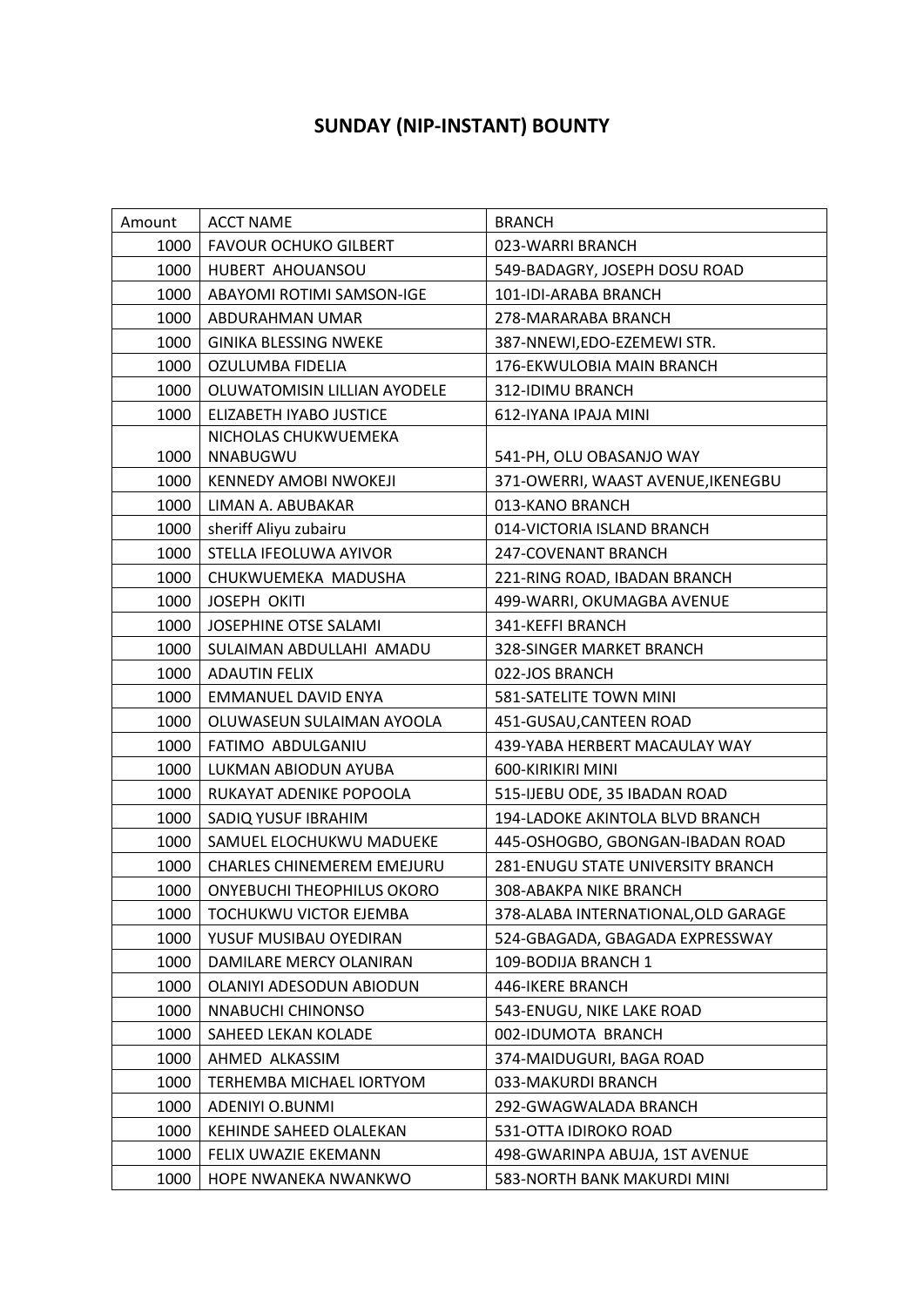| 1000 | ANTHONY OLUWATOSIN OGUNBEKUN   | 378-ALABA INTERNATIONAL, OLD GARAGE    |
|------|--------------------------------|----------------------------------------|
| 1000 | JANE FRIDAY FRIDAY UDO         | 133-ADEOLA HOPEWELL BRANCH             |
| 1000 | AYOOLA ADISA SULE              | 146-OKE ILEWO BRANCH                   |
| 1000 | AKEEM OLALEKAN KELANI          | 384-ABEOKUTA, UACN COMPLEX IBARA       |
| 1000 | RUFUS ABRAHAM                  | 609-MAFOLUKU MINI                      |
| 1000 | MATTHEW OLAWALE JOSHUA         | 529-ILORIN, UMARU AUDI ROAD            |
| 1000 | TITILAYO ADELAJA OGUNLEYE      | 597-ISHERI MINI                        |
| 1000 | MOSUNMOLA ADEDAYO ADETONA      | 434-SANGO OTTA                         |
| 1000 | <b>BALIKIS OLAITAN OLAWUWO</b> | 384-ABEOKUTA, UACN COMPLEX IBARA       |
| 1000 | RASHEED BABAJIDE MURITALA      | 248-AYOBO BRANCH                       |
| 1000 | CHINONSO EMMANUEL EKWEOBA      | 389-ABAKALIKI, OGOJA RD.               |
| 1000 | ABDULLAHI JAKADA B             | 398-KATSINA, NAGODO RD.                |
| 1000 | LUCKY EZENWA OGBUKA            | 382-TRADE FAIR COMPLEX, ASPAMDA HALL 2 |
| 1000 | DIFFERENCE EFE ABIWAYE         | 528-WARRI, UDU ROAD                    |
| 1000 | ABDURRAHMAN HUSSAINI A         | 444-GOMBE, BIU RD                      |
| 1000 | <b>ESTHER GIFT IDOKO</b>       | 284-CHALLENGE BRANCH                   |
| 1000 | MOBOLAJI EBUN OLADOKUN         | 261-LASU BRANCH                        |
| 1000 | SAGIR ADAMU                    | 209-FUNTUA BRANCH                      |
| 1000 | AGOZIE JOHN ANAKOR             | 420-AWKA, AZIKIWE STREET               |
| 1000 | OLUWATOSIN ADEGBUYI OGUNTADE   | 166-67 ST FINBARRS RD-BARIGA           |
| 1000 | OLAYINKA OLAMIDE SAMUEL        | 210-RCCG CAMP BRANCH                   |
| 1000 | <b>ISRAEL GOGO</b>             | 130-MAZA MAZA BRANCH                   |
| 1000 | KABIRU UMARU                   | 194-LADOKE AKINTOLA BLVD BRANCH        |
| 1000 | OSSAI KELVIN CHINARU           | 612-IYANA IPAJA MINI                   |
| 1000 | UZOKWE L.CHUKWUEBUKA           | 185-OGBOMOSO BRANCH                    |
| 1000 | <b>MOSES MAKAMA</b>            | 415-AKWANGA, KEFFI RD.                 |
| 1000 | BELLO OMOLARA AMINAT           | 582-SANGO-IBADAN BRANCH                |
| 1000 | ABDULLAHI IDRIS GIDADO         | 309-GUMI MAIN MARKET                   |
| 1000 | HASSAN UMAR                    | 131-ALI AKILU ROAD BRANCH              |
| 1000 | <b>UDUAK EYO EFFIONG</b>       | 536-MAGODO, CMD ROAD IKOSI             |
| 1000 | TOHEEB ASIRU                   | 365-APAPA WHARF RD.                    |
| 1000 | MICHAEL BELIEVE ADEKOLA        | 440-IKORODU 83 LAGOS ROAD              |
|      |                                | 395-WUSE II ABUJA, ADETOKUNBO ADEMOLA  |
| 1000 | SALISU MUSTAFA                 | CRESC.                                 |
| 1000 | ADEJOKE IBIDUN ABOLOYE         | 236-ODOGUNYAN BRANCH                   |
| 1000 | <b>ESTHER JEGEDE</b>           | 140-FOLAWIYO STREET BRANCH             |
| 1000 | OLUWATOBILOBA ADESANYA         | 151-IKORODU 2 BRANCH                   |
| 1000 | NDIDI S OBINNA                 | 554-ASABA, 163 NNEBISI ROAD            |
| 1000 | FATIMAH OLUTOYI MUSTAPHA       | 440-IKORODU 83 LAGOS ROAD              |
| 1000 | <b>SANI LAWAN</b>              | 009-AMINU KANO ABUJA BRANCH            |
| 1000 | ELOCHUKWU IGNETIUS OKONKWO     | 406-ONITSHA, SOKOTO RD.                |
| 1000 | OPEYEMI CHRISTIANA AYODELE     | 333-AJILOSUN, ADO EKITI BRANCH         |
| 1000 | RAHEEM ADEKUNLE ANOMO          | 242-IJEBU-ODE BRANCH                   |
| 1000 | <b>RAZAQ</b>                   | 197-LEKKI 1 BRANCH                     |
| 1000 | NNAMDI JOSHUA OBAJI            | 562-LEKKI PHASE I, ADMIRALTY WAY       |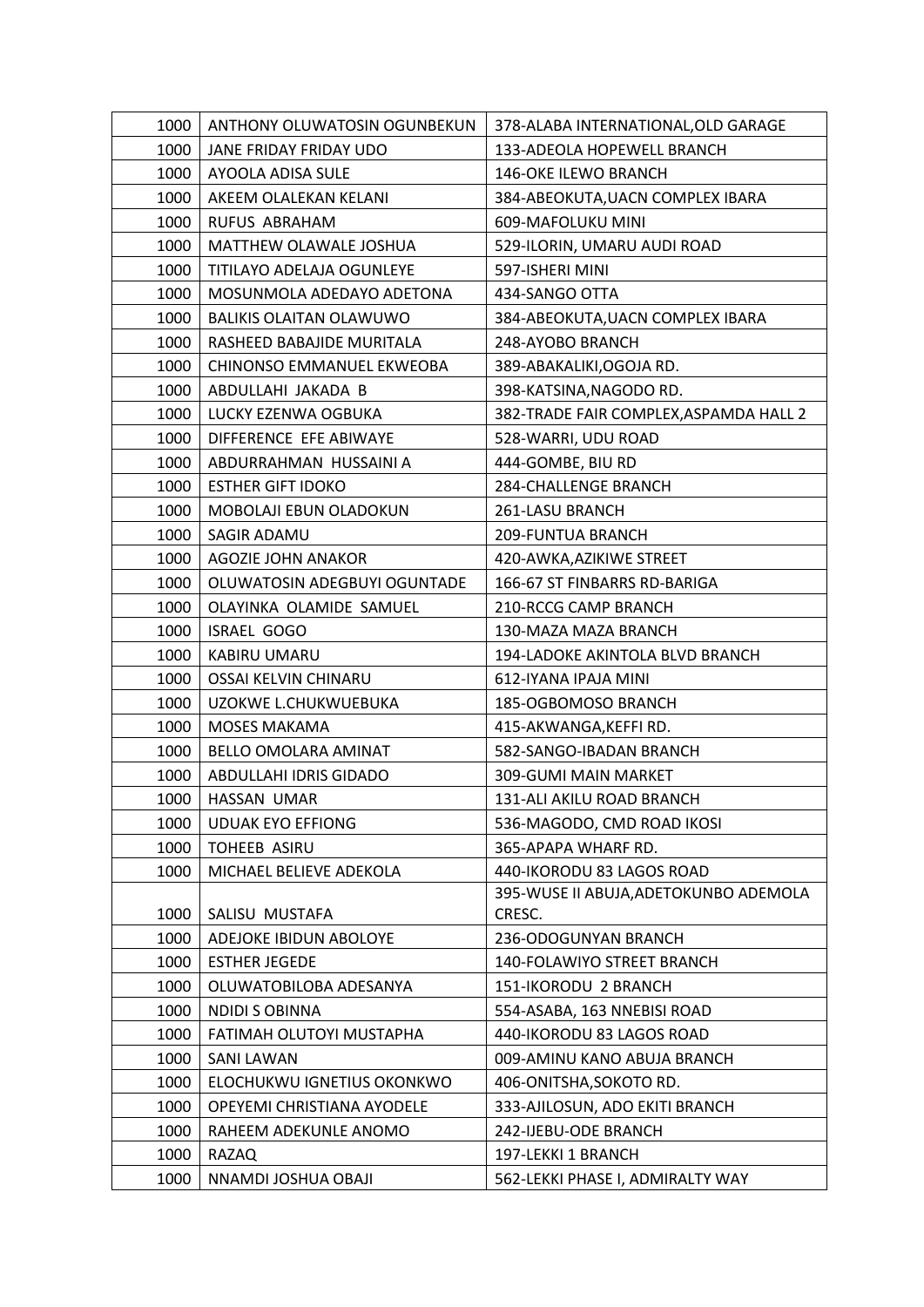| 1000 | OKEKE UJUNWA VIVIAN            | 324-OGIDI BRANCH                    |
|------|--------------------------------|-------------------------------------|
| 1000 | SANI MUHAMMAD                  | 277-KATIN KWARI BRANCH              |
| 1000 | FAITH EMOBORWANSA AWETO        | 499-WARRI, OKUMAGBA AVENUE          |
| 1000 | EHIOZE ERUKPE                  | 521-AGO PALACE WAY BRANCH           |
| 1000 | OLALEKAN OLATUNDE OLANIBI      | 525-ILESHA, ITA BALOGUN STREET      |
| 1000 | JOHN OKECHUKWU NWOKEDI         | 612-IYANA IPAJA MINI                |
| 1000 | CHIAKWA IKECHUKWU KINGSLEY     | 372-ENUGU, GARDEN AVENUE            |
| 1000 | OLORUNTOBA FOLAKE ADEDOYIN     | 564-ARIARIA MINI                    |
| 1000 | <b>GRACE OMOADONI ALUKPE</b>   | 569-WARRI MINI                      |
| 1000 | ONWUDIWE NNEKA JULLY           | 035-MAIDUGURI                       |
| 1000 | OKANG ABUA PATRICK             | 278-MARARABA BRANCH                 |
| 1000 | MONDAY ISREAL NWORIE           | 378-ALABA INTERNATIONAL, OLD GARAGE |
| 1000 | AHMED HUSSAINI                 | 398-KATSINA, NAGODO RD.             |
| 1000 | TAJUDEEN OLUWASEUN ALAWODE     | 440-IKORODU 83 LAGOS ROAD           |
| 1000 | OKONKWO OBINNA C               | 315-ADENIJI ADELE BRANCH            |
| 1000 | LAWAL FAUSAT FUNMILAYO         | 440-IKORODU 83 LAGOS ROAD           |
| 1000 | CHUKWUMA MAGNUS KORIE          | 442-OWERRI, DOUGLAS RD.             |
| 1000 | <b>OLAWALE DICKSON GABRIEL</b> | <b>208-ORILE COKER</b>              |
| 1000 | <b>MALIK WASIU</b>             | 456-KUBWA, ABUJA NASCO ROAD         |
| 1000 | CECILIA NNENNA AKOMA           | 283-UNN NSUKKA BRANCH               |
| 1000 | SARAH OREMEYI AHMED            | 008-ALLEN AVENUE IKEJA BRANCH       |
| 1000 | <b>BALA ZANGO HARUNA</b>       | 398-KATSINA, NAGODO RD.             |
| 1000 | AYOTUNDE DANIEL DANIEL ADEBAYO | 175-BODIJA BRANCH 2                 |
| 1000 | DONGSAN DONATUS LONGPOE        | 590-UNIJOS MINI                     |
| 1000 | AGNES AYANGBESA OLUWASEYI      | 538-ABEOKUTA, ADATAN ROAD           |
| 1000 | CHIDINMA FAVOUR OGUDU          | 504-IDIMU, IDIMU ROAD IKOTUN        |
| 1000 | MUNIRAT OLASUBOMI OGUNSEYE     | 553-SURULERE, ENITAN STREET AGUDA   |
| 1000 | CYNTHIA OBIANUJU NWABUEZE      | 020-ABA BRANCH                      |
| 1000 | <b>ESEOSA FLOURISH IRHETE</b>  | 303-IKOKWU BRANCH                   |
|      | <b>IBRAHIM MUHAMMAD</b>        |                                     |
| 1000 | ABDULMUTALIB                   | 449-MUBI, MOHAMMED BELLO WAY        |
| 1000 | RICHARD OKECHUKW NJOKU         | <b>187-STOCK EXCHANGE</b>           |
| 1000 | <b>EKEMINI ERNESTO JOB</b>     | 270-32 AKA ROAD BRANCH              |
| 1000 | EZEBUNANWA GABRIELLA NNENNA    | 480-ALAUSA, ASHABI COLE ROAD        |
| 1000 | ARI MOHAMMED OROBO             | 413-LAFIA, DOMA RD.                 |
| 1000 | <b>ALABI ISMAEL</b>            | 084-IBAFON BRANCH                   |
| 1000 | OLUWASEUN ADIO                 | 548-IBADAN, AGBENI MARKET           |
| 1000 | KALU IMO MBA                   | <b>156-TEJUOSHO BRANCH</b>          |
| 1000 | DAVID DAYO BANKOLE             | 238-ILARO BRANCH                    |
| 1000 | YUSUF, LATEEF                  | 236-ODOGUNYAN BRANCH                |
| 1000 | AJANI TANWA                    | 226-OTTA BRANCH                     |
| 1000 | OLUWABUNMI ADEBUKOLA KALEJAIYE | 271-SAGAMU BRANCH                   |
| 1000 | <b>ONYEBUCHI ANN CHISON</b>    | 079-OGUI ROAD BRANCH                |
| 1000 | <b>FRANCIS IFEANYI ETI</b>     | 521-AGO PALACE WAY BRANCH           |
| 1000 | <b>OBINNA OBIJURU</b>          | 094-ASOKORO BRANCH                  |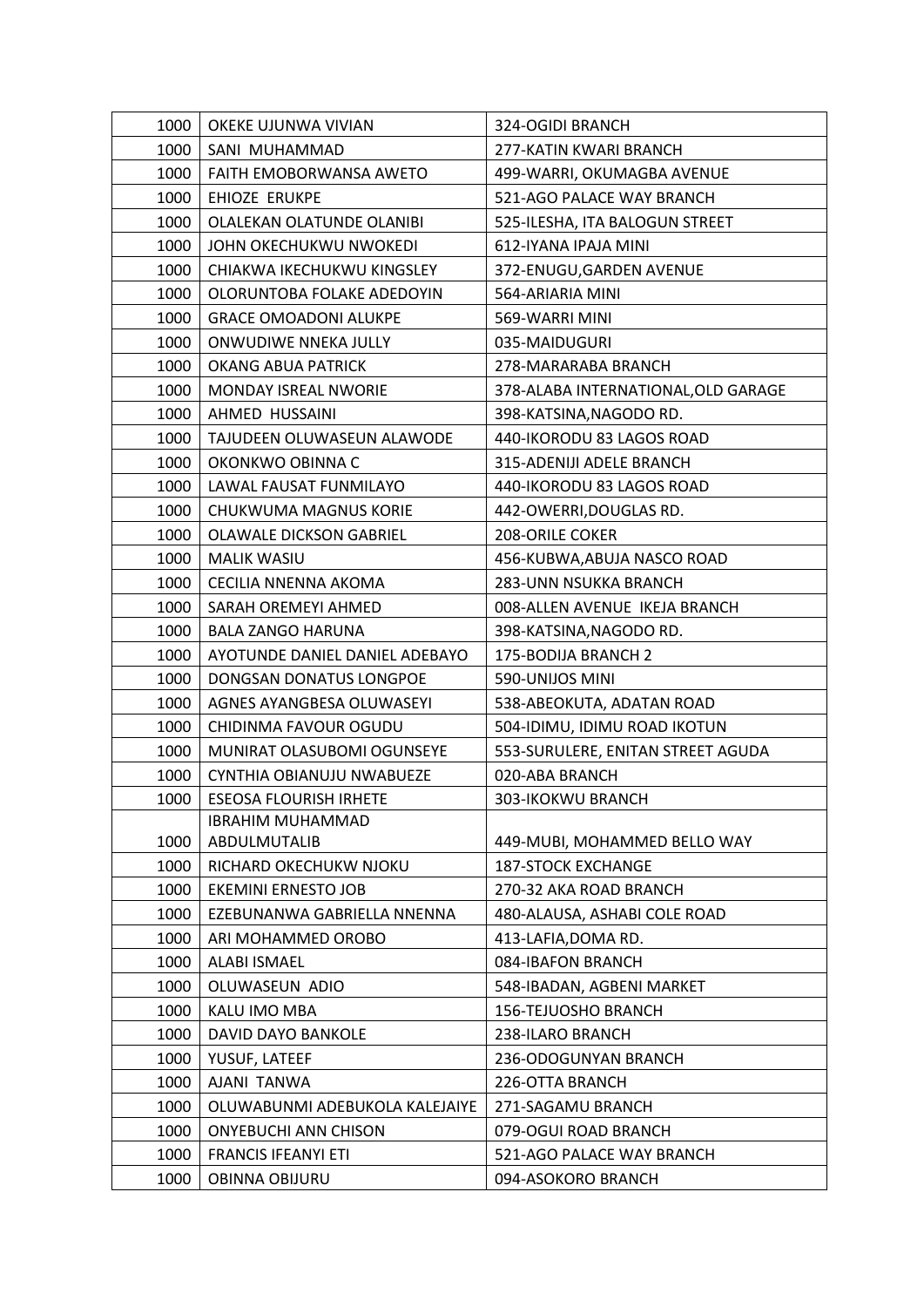|      |                               | 460-IYANA IPAJA, LAGOS ABEOKUTA       |
|------|-------------------------------|---------------------------------------|
| 1000 | PAUL ADEYINKA                 | EXPRESSWAY                            |
| 1000 | ABUBAKAR IBRAHIM              | 545-KADUNA, ISA KAITA ROAD            |
| 1000 | DAVID BABATUNDE BUSARI        | 612-IYANA IPAJA MINI                  |
|      |                               | 421-ALABA INTERNATIONAL, DOBBIL PLAZA |
| 1000 | AJUONWU FRANCISCA UKAMAKA     | <b>AVENUE</b>                         |
| 1000 | WEALTH NYIMENEGBOBARI MCSONY. | 510-ENUGU, PRESIDENTIAL ROAD          |
| 1000 | MOHAMMED AUWALU               | 578-UNIV. OF MAIDUGURI MINI           |
| 1000 | <b>CHIBOKO PRECIOUS OPARA</b> | 033-MAKURDI BRANCH                    |
| 1000 | <b>ANAYO ERNEST</b>           | 193-SULEJA BRANCH                     |
| 1000 | oladele samuel nil            | 322-MINNA 2 BRANCH                    |
| 1000 | <b>JUDITH ENE AGUNDU</b>      | 510-ENUGU, PRESIDENTIAL ROAD          |
| 1000 | EZEALA GODWIN                 | 137-AWKA BRANCH 1                     |
| 1000 | OGUERI STEPHEN CHIEM          | 162-SOKOTO 2 BRANCH                   |
| 1000 | <b>JOY BECKY MENE</b>         | 330-IHAMA BRANCH                      |
| 1000 | AYODELE ADEBIMPE AJEWOLE      | 386-APATA-IBADAN BRANCH               |
| 1000 | OMOLOLA FOLAKE ALABA          | 051-PALM AVENUE BRANCH                |
| 1000 | MICHAEL CHIDERA ANTHONY       | <b>203-UNIZIK BRANCH</b>              |
| 1000 | <b>GYANG DAUDA BOT</b>        | 029-IDEJO BRANCH                      |
| 1000 | YAZIDU HAYYO                  | 144-KAZAURE BRANCH                    |
|      |                               | 421-ALABA INTERNATIONAL, DOBBIL PLAZA |
| 1000 | ONYEBUCHI DAVID UGWU          | <b>AVENUE</b>                         |
| 1000 | AMOS OKECHUKWU UGWU           | 575-SAVANNAH SUITES MINI              |
| 1000 | SAGIR MUSA                    | 330-IHAMA BRANCH                      |
| 1000 | OBINNA AMOS ALAOGO            | 558-UGHELLI, MARKET ROAD              |
| 1000 | <b>TOCHI GLORY OGU</b>        | 020-ABA BRANCH                        |
| 1000 | SADAU ATSAYE BAWA             | 593-KEFFI MINI                        |
| 1000 | DAVID OLUWATUNMISE AMOSUN     | 440-IKORODU 83 LAGOS ROAD             |
| 1000 | MOHD BALARABE                 | 570-BUK ROAD MINI                     |
| 1000 | SIRAJO MUHAMMAD SALISU        | 012-KADUNA BRANCH                     |
| 1000 | EMMANUEL DAVID                | 432-SULEJA, IBB MARKET                |
| 1000 | AJEWOLE ADEKUNLE JOS          | 175-BODIJA BRANCH 2                   |
| 1000 | <b>BARDE RABO YOHANNA</b>     | 408-JOS, AHMADU BELLO WAY             |
| 1000 | Alfa Emmanuel Ojochide        | 014-VICTORIA ISLAND BRANCH            |
| 1000 | <b>JAWAHID MUSA ISMAIL</b>    | 114-MUR MOHAMMED WAY, KANO            |
| 1000 | ABIODUN JOSEPH AYODELE        | 038-ADO-EKITI                         |
| 1000 | <b>JOSEPH NJOK</b>            | 280-SABO YABA BRANCH                  |
| 1000 | MODINAT OMOTAYO IRELABI       | 211-ABULE-EGBA BRANCH                 |
| 1000 | UDOUTIN OTOBONG EMMA          | 175-BODIJA BRANCH 2                   |
|      |                               | 461-ZONE 4 ABUJA, HERBERT MACAULAY    |
| 1000 | DALYOP GYANG                  | WAY                                   |
| 1000 | ALFRED UCHENNA NWACHUKWU      | 503-ENUGU, COAL CAMP MISSION AVENUE   |
| 1000 | AKINMADE OLOWO JEMILUYI       | 038-ADO-EKITI                         |
| 1000 | FESTUS ADEROGBA ADEJARE       | 572-ALUMINIUM VILLAGE MINI            |
| 1000 | AZEEZ ALANI BAMIDELE          | 538-ABEOKUTA, ADATAN ROAD             |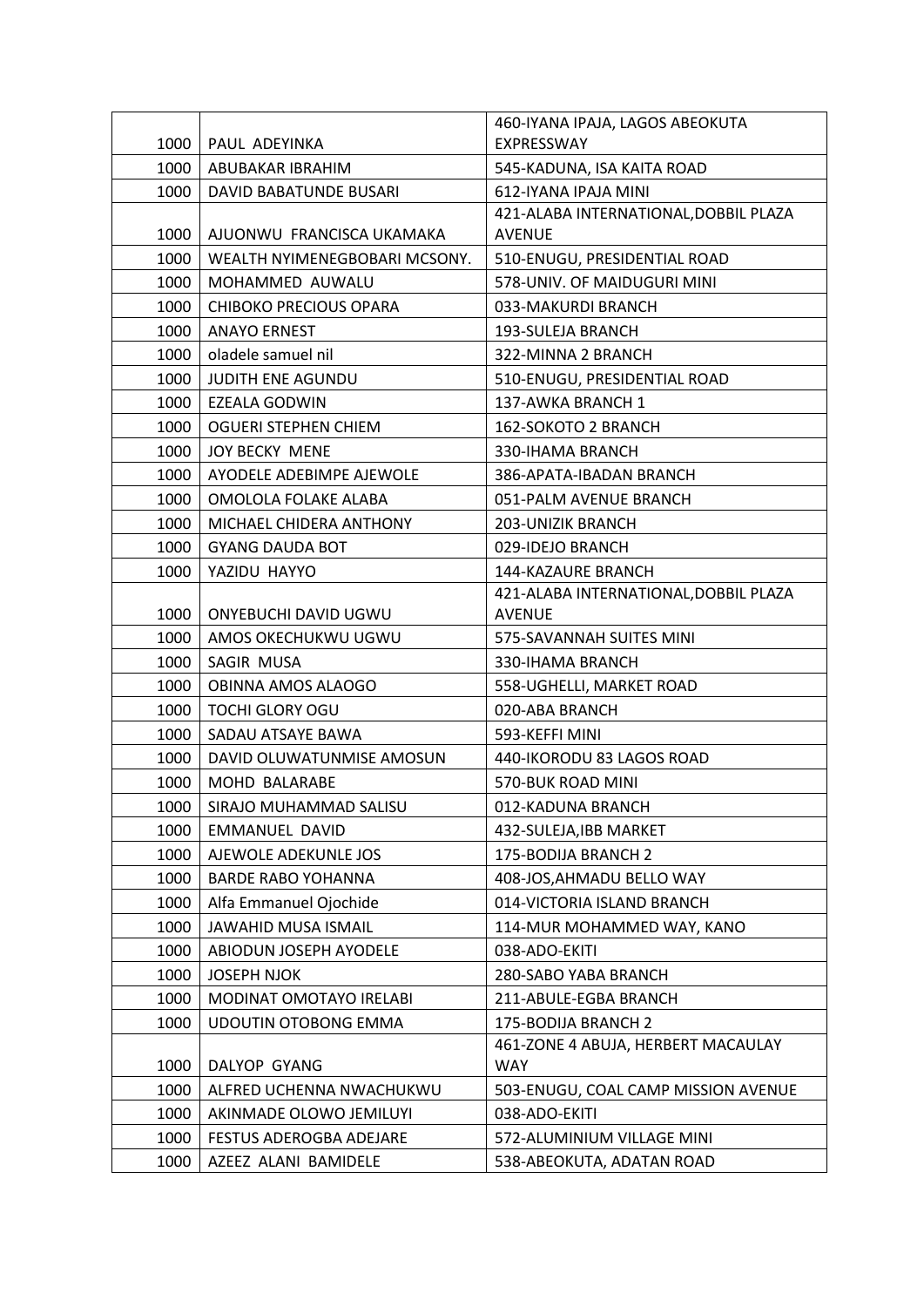| 1000 | <b>BABAJIDE OLUWASEUN SHOLANKE</b>  | 066-ADETOKUNBO ADEMOLA BRANCH         |
|------|-------------------------------------|---------------------------------------|
| 1000 | <b>CHARLES EMEKA ONYEKWERE</b>      | 273-MUSHIN BRANCH                     |
| 1000 | AHMED M. AHMED                      | 012-KADUNA BRANCH                     |
| 1000 | FAVOUR NKEIRUKA AHARANWA            | 464-OWERRI, ORLU ROAD                 |
| 1000 | <b>HELEN NWEKE</b>                  | 168-ABAKALIKI BRANCH 1                |
| 1000 | DAVID AGADA                         | 064-OBAJANA CASH CENTRE               |
| 1000 | <b>ISRAEL AFOLABI</b>               | 569-WARRI MINI                        |
| 1000 | DARE MOSES OMOTOSHO                 | 038-ADO-EKITI                         |
| 1000 | EMMANUEL EBUKA IBEH                 | 316-RSUST BRANCH                      |
| 1000 | OKORIE CHUKWU                       | 372-ENUGU, GARDEN AVENUE              |
| 1000 | SULEIMAN KASALI T                   | 140-FOLAWIYO STREET BRANCH            |
| 1000 | OPEYEMI OMOYEMI GBENGA              | 221-RING ROAD, IBADAN BRANCH          |
| 1000 | HAFIZA SHAGARI SULAIMAN             | 401-SOKOTO, MAIDUGURI RD.             |
| 1000 | HASSAN ABIODUN EMMANUEL             | 071-MARYLAND BRANCH                   |
| 1000 | DAVID KINGSLEY IKIOMOGBE            | 254-EKPOMA BRANCH                     |
| 1000 | OLUWAFUNMILOLA OBANLEOWO            | 146-OKE ILEWO BRANCH                  |
| 1000 | BENJAMIN IFEANYI NWANKWO            | 383-MATORI, LADIPO STR.               |
| 1000 | AISHA HARUNA MAMUDA                 | 350-POTISKUM BRANCH                   |
| 1000 | OLODI OLAWALE MARVEL                | 446-IKERE BRANCH                      |
| 1000 | KODILICHUKWU RUTH EJIMOFOR          | 550-ONITSHA, NOTTIDGE ST MAIN MARKET  |
| 1000 | OLAMIDE MOJISOLA SHOWEMIMO          | 014-VICTORIA ISLAND BRANCH            |
| 1000 | <b>FRIDAY NNENNE NWORIE</b>         | 389-ABAKALIKI, OGOJA RD.              |
| 1000 | MOSHOOD TOYOSI ABDULRAHMON          | 101-IDI-ARABA BRANCH                  |
| 1000 | TITILAYO TOPE AKERELE               | 610-OJUWOYE MINI                      |
| 1000 | OLADELE OMOTUNDE                    | 414-GARKI ABUJA MUHAMMED BUHARI WAY   |
| 1000 | TUKUR UKASHA                        | 209-FUNTUA BRANCH                     |
| 1000 | CHINASA CONFIDENCE CHRISTOPHER      | 497-KANO, FRANCE ROAD SABON GARI      |
| 1000 | EJIKE ELISHA ONUGWU                 | 283-UNN NSUKKA BRANCH                 |
| 1000 | <b>CHIGOZIE BRIGHT OKERE</b>        | 464-OWERRI, ORLU ROAD                 |
| 1000 | WISDOM C OFFURUM                    | 464-OWERRI, ORLU ROAD                 |
| 1000 | <b>PAUL IDRIS</b>                   | 323-BIU BRANCH                        |
| 1000 | <b>BOLUWATIFE ANUOLUWA OGUNTUYI</b> | 433-OGBA IKEJA, IJAIYE RD.            |
| 1000 | TEMITOPE ABIODUN SOBANWA            | <b>615-BABCOCK UNIVERSITY MINI</b>    |
| 1000 | MUAZU MOHAMMED                      | 213-BELLO ROAD BRANCH KANO            |
|      |                                     | 268-ADEKUNLE AJASIN UNIVERSITY CAMPUS |
| 1000 | <b>FAVOUR ENIOLA ONI</b>            | <b>BRANCH</b>                         |
| 1000 | <b>DAHIRU UMAR</b>                  | 374-MAIDUGURI, BAGA ROAD              |
|      | MISTURA OLUWABUKOLA                 |                                       |
| 1000 | OLASUNKANMI                         | 548-IBADAN, AGBENI MARKET             |
| 1000 | CHRISTABEL ADUDUMA                  | 069-UNIBEN BRANCH                     |
| 1000 | <b>ADAMU BASHIR</b>                 | 477-ZARIA, KADUNA ROAD                |
| 1000 | TIAMIYU BABATUNDE AYOBAMI           | 008-ALLEN AVENUE IKEJA BRANCH         |
| 1000 | SAKIRAT OMOTOLA MARQUIS             | 345-REDEEMER UNIVERSITY EDE BRANCH    |
| 1000 | ADEBANJO OLUWASEGUN STEPHEN         | 365-APAPA WHARF RD.                   |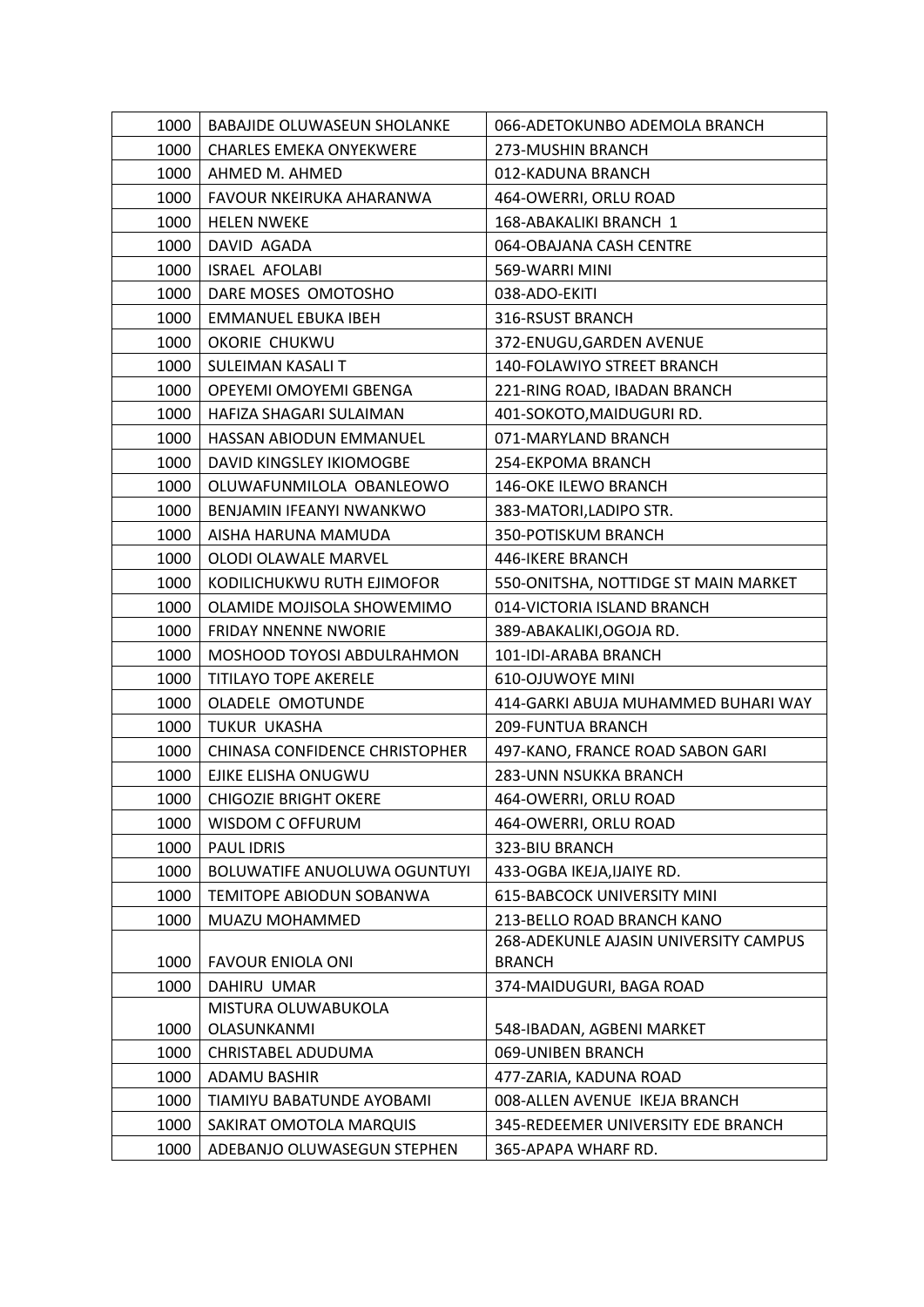|      |                                  | 268-ADEKUNLE AJASIN UNIVERSITY CAMPUS   |
|------|----------------------------------|-----------------------------------------|
| 1000 | ADEPEJU SHAKIRAT HAMMED          | <b>BRANCH</b>                           |
| 1000 | <b>GIDEON OMOROGBE</b>           | 528-WARRI, UDU ROAD                     |
| 1000 | <b>VICTOR - UGWUANYI</b>         | 447-LEKKI, LEKKI-EPE EXPRESSWAY         |
| 1000 | RASHEED BOLAJI TAHIRU            | 529-ILORIN, UMARU AUDI ROAD             |
| 1000 | EJELONU NGENE STEPHANY           | 517-BENIN-AGBOR RD. BRANCH              |
| 1000 | JAMIU OLANIYI AMINU              | 199-JIBOWU BRANCH                       |
| 1000 | ABUBAKAR UMAR                    | 216-TALATA MAFARA                       |
| 1000 | OHAECHESI IKECHUKWU              | 393-UMUAHIA, LIBRARY AVENUE             |
|      |                                  | <b>289-AMINU KANO TEACHING HOSPITAL</b> |
| 1000 | OYINDAMOLA REGINA AJIBOLA        | <b>BRANCH</b>                           |
| 1000 | <b>CHRISTIAN PAUL</b>            | 024-OLU OBASANJO BRANCH                 |
|      | <b>IZUCHUKWU INNOCENT</b>        |                                         |
| 1000 | CHIMECHEFULAM                    | 596-NGWA ROAD MINI                      |
| 1000 | <b>EMEKA NJOKU</b>               | 138-OKPARA AVENUE BRANCH                |
| 1000 | OMOTARA IBIWUNMI JUNAID          | 433-OGBA IKEJA, IJAIYE RD.              |
| 1000 | <b>IBRAHIM MOHAMMED</b>          | 449-MUBI, MOHAMMED BELLO WAY            |
| 1000 | AWURUM ONYEDIKACHI C             | 067-ASPAMDA BRANCH                      |
| 1000 | MUSA AMINU                       | 362-KANO, MURTALA MOHAMMED WAY          |
| 1000 | IKECHUKWU EMMANUEL OKONKWO       | 587-TEJUOSHO MINI                       |
| 1000 | <b>TERUNGWA MASE</b>             | 033-MAKURDI BRANCH                      |
| 1000 | CHIKODILI BENEDICT NWEKE         | 414-GARKI ABUJA MUHAMMED BUHARI WAY     |
| 1000 | VICTORIA IGEADUBI ADEOYE         | 531-OTTA IDIROKO ROAD                   |
| 1000 | <b>ODOH KINGSLEY C</b>           | 106-WUSE MARKET BRANCH                  |
| 1000 | EKWERE PAUL OFON MBU             | 147-CALABAR 1                           |
| 1000 | ZAKARIYAU ADEJARE                | 297-BIDA BRANCH                         |
|      |                                  | 418-NYANYA ABUJA, OPP. NYANYA SHOPPING  |
| 1000 | <b>JIBRIN TANKO NUHU</b>         | <b>COMPLEX</b>                          |
| 1000 | ASOGWA KENNETH CHINEDU           | 283-UNN NSUKKA BRANCH                   |
| 1000 | ADEBANKE KHADIJAH ADEBESHIN      | 344-ADEYEMI COLLEGE OF EDUCATION        |
| 1000 | GADDAFI ADAMU                    | 388-MAKURDI, NEW BRIDGE ROAD            |
| 1000 | KASALI YOMI SAMUSIDEEN           | 006-IKORODU BRANCH                      |
| 1000 | <b>MAX ODINNA PRINCE</b>         | 286-UNIPORT BRANCH                      |
| 1000 | NAATI ISA                        | 179-KARU BRANCH                         |
| 1000 | <b>IFEANYI MARTINS OKECHUKWU</b> | 543-ENUGU, NIKE LAKE ROAD               |
| 1000 | UGOCHUKWU JOHN MADU              | 556-OKIJA, OLD OKIJA IHIALA OGUTA RD    |
| 1000 | TOLUWANI ELIZABETH BAMIDELE      | 348-EKITI STATE UNIVERSITY BRANCH       |
| 1000 | STELLA MORENIKEJI AKINDAYINI     | 155-ONDO BRANCH                         |
| 1000 | ABDULLAHI UKASHATU               | 213-BELLO ROAD BRANCH KANO              |
| 1000 | KANU CHUKWUEBUKA GODSWILL        | 424-NNEWI, OLD NKWO MARKET ROAD         |
| 1000 | CHIWENDU NELLY MBONU             | 492-ISOLO, MUSHIN ROAD                  |
| 1000 | ZANAIDU MOHAMMAD                 | 041-SOKOTO BRANCH                       |
|      |                                  | 418-NYANYA ABUJA, OPP. NYANYA SHOPPING  |
| 1000 | VICTOR CHIEMERIE ONUIGBOABUCHI   | <b>COMPLEX</b>                          |
|      | OLAWUNMI OLUFUNMILAYO            |                                         |
| 1000 | <b>ODUSOLE</b>                   | 151-IKORODU 2 BRANCH                    |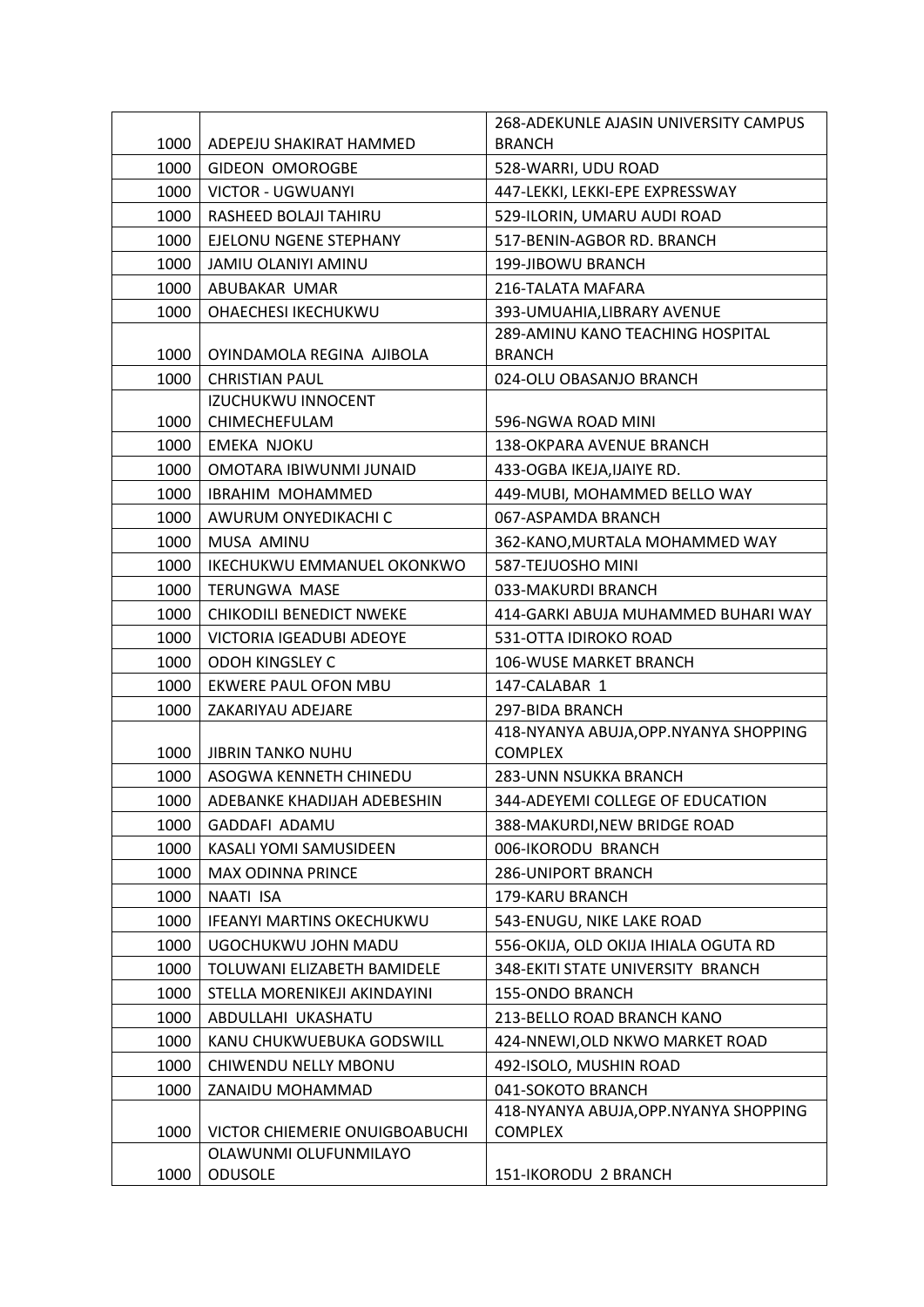| 1000 | <b>IDIAT OLAITAN KASIMU</b>        | 559-OGBOMOSHO, ILORIN ROAD             |
|------|------------------------------------|----------------------------------------|
| 1000 | YAKUBU SULEIMAN OSIK               | 225-SATELLITE TOWN BRANCH              |
| 1000 | <b>OLABISI ADEOTI OYEWUSI</b>      | 604-KETU MINI                          |
| 1000 | DIETE-SPIFF AYIBAKARINATE H        | 069-UNIBEN BRANCH                      |
| 1000 | EMMANUEL OLUWATOSIN ALABI          | 400-AKURE, OYEMEKUN STREET             |
| 1000 | IBRAHIM OPEYEMI OLADEPO            | 019-DUGBE MARKET IBADAN BRANCH         |
| 1000 | JOHN ADAYI LAWRENCE                | 397-MINNA, PAIKO RD.                   |
| 1000 | EMMANUEL OKECHUKWU IGWE            | 389-ABAKALIKI, OGOJA RD.               |
| 1000 | ADETAYO FATIMAT                    | 240-SOMOLU BRANCH                      |
| 1000 | <b>UDOCHUKWU PRINCE OHIRI</b>      | 606-NAZE MINI                          |
| 1000 | <b>SAMSON HABILA</b>               | 059-YOLA BRANCH                        |
| 1000 | JOY U EZE                          | 203-UNIZIK BRANCH                      |
| 1000 | JAMILU ABDULLAHI                   | 593-KEFFI MINI                         |
| 1000 | <b>EKE NOEL EMEKA</b>              | 170-OBA AKRAN BRANCH                   |
| 1000 | KINGSLEY ANAYO OZONGIA             | 387-NNEWI, EDO-EZEMEWI STR.            |
| 1000 | AZEEZ AHMED                        | 362-KANO, MURTALA MOHAMMED WAY         |
| 1000 | JAMIU ADEBAYO                      | 538-ABEOKUTA, ADATAN ROAD              |
|      |                                    | 460-IYANA IPAJA, LAGOS ABEOKUTA        |
| 1000 | SODIQ ALASHE                       | EXPRESSWAY                             |
| 1000 | <b>UMAR IBRAHIM</b>                | 113-BICHI BRANCH                       |
| 1000 | <b>GAYA BITRUS DAVID</b>           | 605-IMO STATE SEC MINI                 |
| 1000 | <b>DESTINY OKORIE ELIJAH</b>       | 599-NIGER DELTA UNIV. MINI             |
| 1000 | MONDAY EBOKA                       | 474-AMUWO ODOFIN ESTATE                |
| 1000 | LUQMAN ADEWALE ADEWALE<br>ADESIYAN | 354-LAUTECH BRANCH                     |
| 1000 | <b>IGBO MARYANN ADAEZE</b>         | 371-OWERRI, WAAST AVENUE, IKENEGBU     |
| 1000 | <b>EMMANUEL CHIDIEBERE IGWE</b>    | 442-OWERRI, DOUGLAS RD.                |
| 1000 | MARCELLINE TAFE SHEMEDE            | 468-SEME, SEME BORDER                  |
| 1000 | AYIBA PRECIOUS TIEMO               | 435-YENAGOA, CENTRAL BUSINESS DISTRICT |
| 1000 | MERCY INI UKA                      | 085-POINT ROAD BRANCH                  |
| 1000 | RACHEAL OJUOLA ADIO                | 404-EBUTE METTA, MARKET STR. OYINGBO   |
| 1000 | <b>JONATHAN JIYA</b>               | 076-AWKA 2 BRANCH                      |
| 1000 | SULEIMAN BALARABE                  | 614-ZARIA MINI                         |
| 1000 | <b>ALASHONLA TEMITOPE</b>          | 321-DOPEMU BRANCH                      |
| 1000 | <b>ONYINYECHI PRECIOUS CHUKS</b>   | 394-BBA LAGOS, ATIKU ABUBAKAR PLAZA    |
| 1000 | CHINAZA JULIET ONWUDINJO           | 137-AWKA BRANCH 1                      |
| 1000 | SULEIMAN A OLABODE                 | 529-ILORIN, UMARU AUDI ROAD            |
| 1000 | <b>ESTHER EMAMA EYO</b>            | 285-RUMUKURISHI BRANCH                 |
| 1000 | <b>ISMAILA KAYODE ISHOLA</b>       | 504-IDIMU, IDIMU ROAD IKOTUN           |
| 1000 | ERINFOLAMI MULIKAT J               | 311-OSHODI BRANCH                      |
| 1000 | MAHARAZU ABBAS                     | 233-DAURA BRANCH                       |
| 1000 | EKENEYEM UJUNWA CYNT               | 149-UP IWEKA BRANCH                    |
| 1000 | <b>FAITH PIUS EKENENE</b>          | 469-LAWANSON/ITIRE RD BRANCH           |
| 1000 | <b>IKECHUKWU NELSON ENYIGBA</b>    | 406-ONITSHA, SOKOTO RD.                |
| 1000 | OLAMIDE EMMANUEL OLASUPO           | 015-ONIKAN BRANCH                      |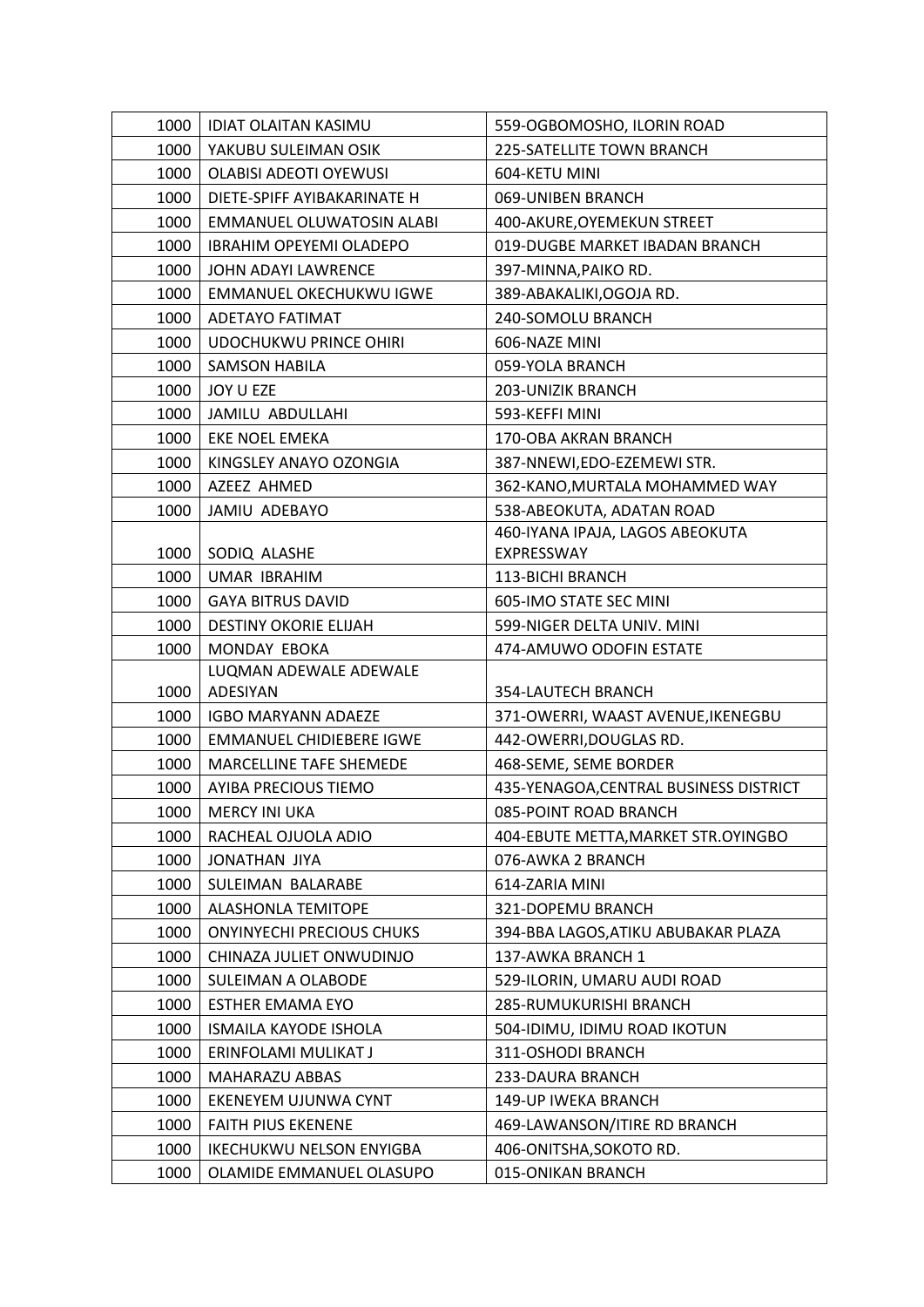| 1000 | ALKALI ADAM                       | 323-BIU BRANCH                      |
|------|-----------------------------------|-------------------------------------|
| 1000 | OLUWASEUN ELIJAH OSUN             | 439-YABA HERBERT MACAULAY WAY       |
| 1000 | FARUQ ANUOLUWAPO SALAWUDEEN       | 609-MAFOLUKU MINI                   |
| 1000 | AWA JOHNSON THEOPHILUS            | 577-FUTO MINI                       |
| 1000 | OGUNLOLA TOYOSI                   | 054-IWO ROAD IBADAN BRANCH          |
| 1000 | <b>AJAYI TITUS</b>                | 001-BURMA ROAD APAPA BRANCH         |
| 1000 | LORRAINE AFOLAKEMI ODUJA          | 484-MAZA MAZA, OLD OJO ROAD         |
| 1000 | OKECHUKWU CHRISTIAN               | 115-NEW MARKET ROAD BRANCH          |
| 1000 | PETER IGBUDU ANICHUKWU            | 488-ENUGU, AGBANI ROAD              |
| 1000 | JUMAH ABDULGANIYU                 | 102-AGBARA BRANCH                   |
| 1000 | <b>HENRY CHIMA ONUGHA</b>         | 398-KATSINA, NAGODO RD.             |
| 1000 | PETER MESHACK OKAH                | 456-KUBWA, ABUJA NASCO ROAD         |
|      |                                   | 461-ZONE 4 ABUJA, HERBERT MACAULAY  |
| 1000 | <b>GREGORY DAVID OTUMOKPO</b>     | <b>WAY</b>                          |
| 1000 | MUSA YUSUF MIBWALA                | 293-KUMO BRANCH                     |
| 1000 | <b>BLESSING NDOMA TAKON</b>       | 147-CALABAR 1                       |
|      |                                   | 460-IYANA IPAJA, LAGOS ABEOKUTA     |
| 1000 | CHIBUZOR CHARLES EZEAGU           | EXPRESSWAY                          |
| 1000 | ABUBAKAR CHIKA YUSUF              | 322-MINNA 2 BRANCH                  |
| 1000 | <b>AYEBAKURO THEOPHILUS</b>       | 063-YENOGOA BRANCH                  |
| 1000 | OMOKARO SUNDAY O                  | 170-OBA AKRAN BRANCH                |
| 1000 | TIJJANI UMAR                      | 455-BIRNIN KEBBI, SANI ABACHA WAY   |
| 1000 | <b>UJAH AARON</b>                 | 319-DURUMI BRANCH                   |
| 1000 | <b>COLLINS UCHE ONYESO</b>        | 183-ILUPEJU 2 BRANCH                |
| 1000 | <b>OYEWOLE CALEB ONILE</b>        | 038-ADO-EKITI                       |
| 1000 | BUNMI SAMUEL OLUWAYEMI            | 211-ABULE-EGBA BRANCH               |
| 1000 | <b>EZE OBINNA</b>                 | 282-AGBANI ROAD BRANCH              |
| 1000 | JOHN ODOGWU IFUNAYA               | 502-OREGUN, ZIATECH ROAD OREGUN     |
| 1000 | SANI LAWAN ABDURRAHMAN            | 213-BELLO ROAD BRANCH KANO          |
| 1000 | <b>GANIYU AYO SALAHUDEE</b>       | 140-FOLAWIYO STREET BRANCH          |
| 1000 | <b>CLEMENT CHARLES MAIYIRENSO</b> | 445-OSHOGBO, GBONGAN-IBADAN ROAD    |
| 1000 | <b>GEORGE AMADI</b>               | 107-RUMUOKORO BRANCH                |
| 1000 | DAVID ADE AFOLABI                 | 030-BENIN BRANCH                    |
| 1000 | DANIEL AYOMIPOSI AGBOOLA          | 207-KETU BRANCH                     |
| 1000 | <b>EMMANUEL GBADURA</b>           | 201-IJERO EKITI CASH CENTRE         |
| 1000 | alamin Yahaya                     | 040-MINNA BRANCH                    |
| 1000 | DAUDU PHILEMON PAUL               | 414-GARKI ABUJA MUHAMMED BUHARI WAY |
| 1000 | CHIBUZOR IWUOHA                   | 469-LAWANSON/ITIRE RD BRANCH        |
| 1000 | YUNUSA ABDULLAHI                  | 322-MINNA 2 BRANCH                  |
| 1000 | ABDULKADIR SALMAN                 | 223-UCH IBADAN BRANCH               |
| 1000 | JAMIU DAMILOLA TIJANI             | 582-SANGO-IBADAN BRANCH             |
| 1000 | <b>OCHIPENYI GODWIN</b>           | 196-GBAGADA BRANCH                  |
| 1000 | TOCHUKWU ANANWUDE                 | <b>320-FRANCE ROAD BRANCH</b>       |
| 1000 | <b>CONFIDENCE MIKANG DANLADI</b>  | 272-IJESHATEDO BRANCH               |
| 1000 | MARYAM DANLAMI UMAR               | 570-BUK ROAD MINI                   |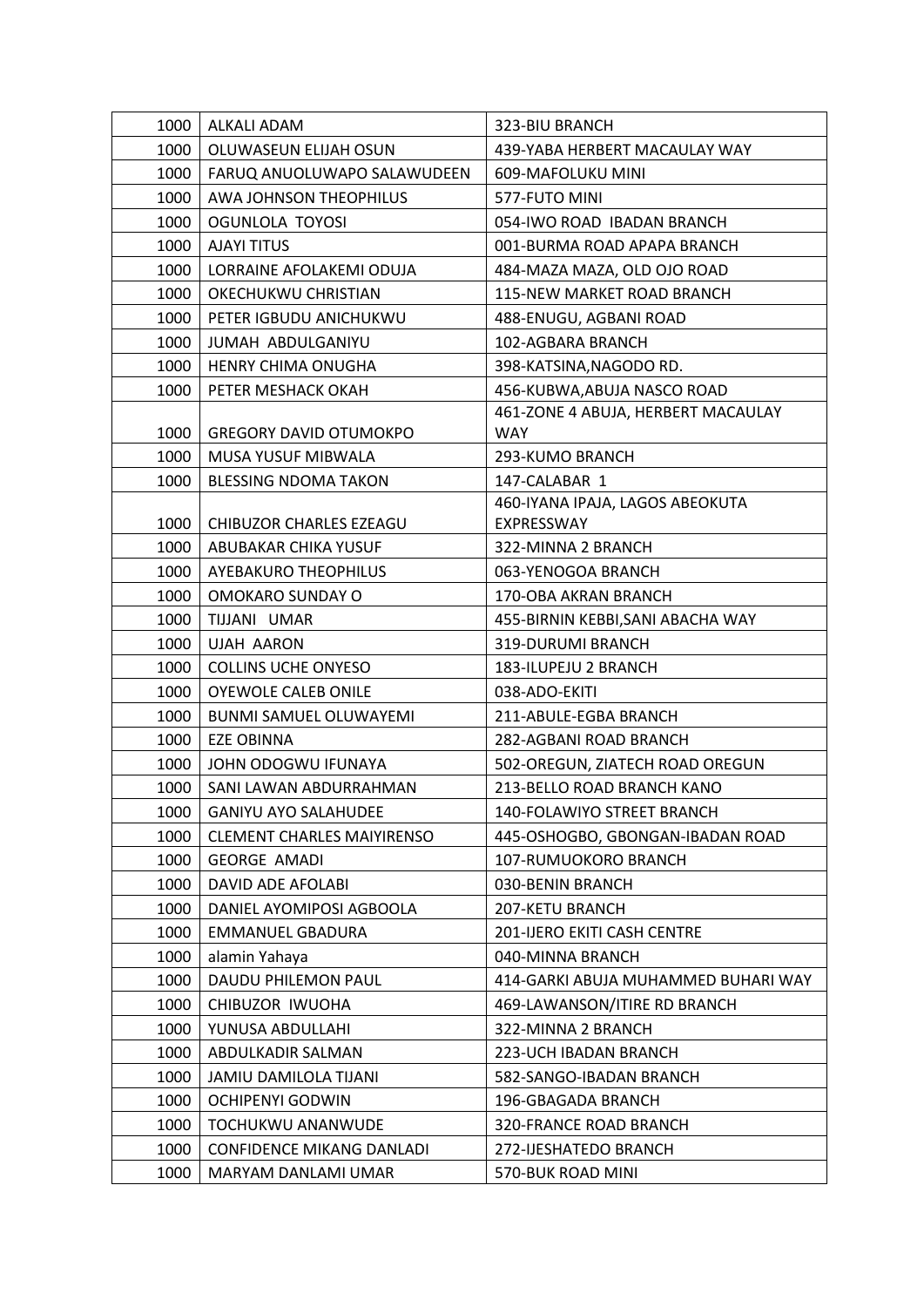| 1000 | NDUKA PAUL OKWUJI              | 201-IJERO EKITI CASH CENTRE        |
|------|--------------------------------|------------------------------------|
| 1000 | <b>NDUBUISI EKEH</b>           | 371-OWERRI, WAAST AVENUE, IKENEGBU |
| 1000 | CHUKWUEMEKA KINGELEAZER        | 375-LAGOS ISLAND, BALOGUN STR.     |
| 1000 | <b>EBENEZER SAMUEL</b>         | 128-ALFRED REWANE ROAD             |
| 1000 | <b>DOMINIC KIGBU HABAKKUK</b>  | 413-LAFIA, DOMA RD.                |
|      | ABDULRAHMON OLAMILEKAN         |                                    |
| 1000 | <b>BADMUS</b>                  | 006-IKORODU BRANCH                 |
| 1000 | collins chinagorom onwuzurike  | 072-UMUAHIA BRANCH                 |
| 1000 | SAMUEL OLANREWAJU ABIYE        | 614-ZARIA MINI                     |
| 1000 | <b>INUSA KAHUTU HALIDU</b>     | 180-ZARIA BRANCH                   |
| 1000 | ABDUL ELEOJO GIFT              | 576-KATAKO MINI                    |
| 1000 | AYOMIDE OLUWASEUN OJO          | <b>165-DAMATURU BRANCH</b>         |
| 1000 | VITUS CHIZURU UWADILEKE        | 132-BANK ROAD OWERRI BRANCH        |
| 1000 | SAADATU MUSA                   | 038-ADO-EKITI                      |
| 1000 | LATEEF FATAI OLALEKAN          | 445-OSHOGBO, GBONGAN-IBADAN ROAD   |
| 1000 | VICTOR EDAFE ECHANOMI          | 558-UGHELLI, MARKET ROAD           |
| 1000 | AMAEFULE EMEKA                 | 400-AKURE, OYEMEKUN STREET         |
| 1000 | <b>DAPPA PRINCESS OPAKRITE</b> | <b>286-UNIPORT BRANCH</b>          |
| 1000 | <b>MAKAMA BUHARI</b>           | 113-BICHI BRANCH                   |
| 1000 | IFEOMA CONFIDENCE EBOCHUO      | 393-UMUAHIA, LIBRARY AVENUE        |
|      |                                | 359-ISOLO, ASA-AFARIOGUN STR, AJAO |
| 1000 | KENECHUKWU EZEKIEL             | <b>ESTATE</b>                      |
| 1000 | UGWU ANTHONY EMEKA             | 308-ABAKPA NIKE BRANCH             |
| 1000 | ADEMOLA AHMED ADEBIYI          | 031-BIRNIN KEBBI BRANCH            |
| 1000 | YUSIF UMAR SALISU              | 296-MALUMFASHI BRANCH              |
| 1000 | <b>EDOM S USANG</b>            | 240-SOMOLU BRANCH                  |
| 1000 | <b>EKPO ESTHER OKON</b>        | 272-IJESHATEDO BRANCH              |
| 1000 | <b>BARRY SANYA</b>             | 086-NATIONAL ASSEMBLY BRANCH       |
| 1000 | <b>JIBRIL IBRAHIM AUDU</b>     | 426-KEFFI, ABUBAKAR BURGA STR.     |
| 1000 | <b>FRANCIS ACHANGBA NCHOR</b>  | 575-SAVANNAH SUITES MINI           |
| 1000 | REBECCA IJEOMA OJUKWU          | 220-EKOTEDO BRANCH IBADAN          |
| 1000 | HASSAN IBRAHIM                 | 575-SAVANNAH SUITES MINI           |
| 1000 | PAUL OLUWATOSIN OLOYEDE        | 017-AKURE BRANCH                   |
| 1000 | SAMUEL IZUCHUKWU EZUGWU        | 283-UNN NSUKKA BRANCH              |
| 1000 | BABATUNDE OLUWASEUN SUNDAY     | 384-ABEOKUTA, UACN COMPLEX IBARA   |
| 1000 | NNENNA CATHERINE ALIUDE        | 496-IKOM, OKIMI OSABOR STREET      |
| 1000 | <b>EZEILO ARINZE</b>           | 024-OLU OBASANJO BRANCH            |
| 1000 | CHIAMAKA JENNIFER ASOBI        | 070-NNEWI BRANCH                   |
| 1000 | ANYAORAH SLYVANUS OGOCHUKWU    | 469-LAWANSON/ITIRE RD BRANCH       |
| 1000 | ABIOLA ROFIAT OJOYE            | 142-ALAGBADO BRANCH                |
| 1000 | OLASUBOMI ADEOLA AJALA         | 008-ALLEN AVENUE IKEJA BRANCH      |
| 1000 | ABDULKADIR FARUQ               | 449-MUBI, MOHAMMED BELLO WAY       |
| 1000 | UGOCHI CYNTHIA ONYE            | 123-15 AZIKWE ROAD                 |
| 1000 | MARY ODEY                      | 502-OREGUN, ZIATECH ROAD OREGUN    |
| 1000 | AKINPELU SUNDAY ADEKOLA        | 230-OJOTA BRANCH                   |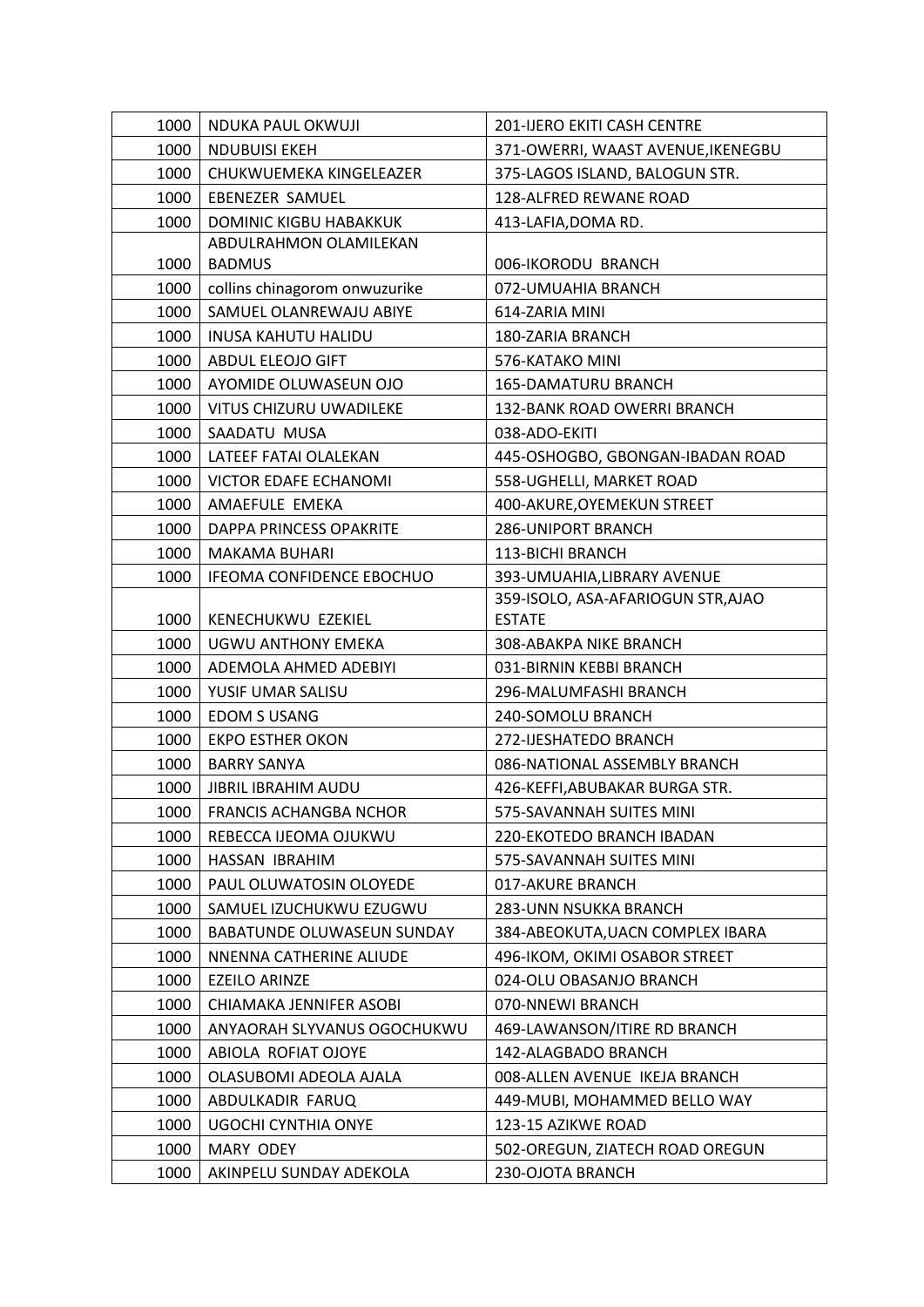| 1000 | SUNDAY JOSEPH OGBU            | 271-SAGAMU BRANCH                                   |
|------|-------------------------------|-----------------------------------------------------|
| 1000 | <b>ALADE BARAKAT</b>          | 208-ORILE COKER                                     |
| 1000 | AWEDA MUYIDEEN YAHAYA         | 006-IKORODU BRANCH                                  |
| 1000 | ANUOLUWAPO OMOBOLAJI AKINTOLA | 498-GWARINPA ABUJA, 1ST AVENUE                      |
| 1000 | SAMSON OBIYO AKAGHA           | 032-COMMERCIAL ROAD, APAPA BRANCH                   |
| 1000 | MUSTAPHA ABDULMALIK           | 209-FUNTUA BRANCH                                   |
| 1000 | <b>BUHARI MOHAMMED S.</b>     | 044-ADENIYI JONES IKEJA BRANCH                      |
| 1000 | <b>TOHEEB OPEYEMI SANUSI</b>  | 037-ABEOKUTA BRANCH                                 |
| 1000 | SUNDAY BABATUNDE IDOWU        | 493-APAPA, BURMA ROAD                               |
| 1000 | OGILI JULIUS OBINNA           | 405-ENUGU, OKPARA AVENUE                            |
| 1000 | ONYEKWELU MICHEAL UDENTA      | 503-ENUGU, COAL CAMP MISSION AVENUE                 |
| 1000 | HANNAH ANUOLUWAPO SHOMEFUN    | 384-ABEOKUTA, UACN COMPLEX IBARA                    |
| 1000 | MUSA OJOGBANE UMORU           | 422-SAKI BRANCH                                     |
| 1000 | <b>BANKOLE LATID55099</b>     | 226-OTTA BRANCH                                     |
| 1000 | OGUNTIBEJU OLATUNDE           | 130-MAZA MAZA BRANCH                                |
| 1000 | CHARITY WILLIAMS              | 321-DOPEMU BRANCH                                   |
| 1000 | PRECIOUS MOFEOLUWA OWOYELE    | 153-BROAD STREET 2 BRANCH                           |
| 1000 | RAHEEM ABDULAI A.             | 623-GBAGI MARKET BRANCH                             |
| 1000 | UWEM JOHNSON EDET             | 477-ZARIA, KADUNA ROAD                              |
| 1000 | <b>SUNDAY NMADUFOR</b>        | 364-PH, 222 IKWERRE ROAD                            |
| 1000 | LILIAN CHINYERE UDEH          | 436-APAPA, APAPA-OSHODI EXPRESS WAY                 |
| 1000 | <b>WISDOM UCHE GEORGE</b>     | 536-MAGODO, CMD ROAD IKOSI                          |
| 1000 | <b>ANEKWE CHRISTIAN</b>       | 115-NEW MARKET ROAD BRANCH                          |
| 1000 | <b>OSHOGBO JAMES</b>          | 211-ABULE-EGBA BRANCH                               |
| 1000 | JOSEPHINE UCHENNA ODO         | 409-LAGOS ISLAND, BROAD STREET                      |
| 1000 | <b>GERALD KEDJI</b>           | 261-LASU BRANCH                                     |
| 1000 | UMARU AUWALU                  | 147-CALABAR 1                                       |
| 1000 | OTU OROK AGBOR                | 568-OKOTA MINI                                      |
| 1000 | MUYINAT ARAMIDE SANNI         | 353-KWARA POLY BRANCH                               |
|      | CHUKWUEMEKA HEZEKIAH          |                                                     |
| 1000 | <b>UKWUOMA</b>                | 020-ABA BRANCH                                      |
| 1000 | OLUWATOYIN ZAINAB WHETO       | 492-ISOLO, MUSHIN ROAD                              |
| 1000 | <b>ERNEST NWOBODO</b>         | 075-LAFIA BRANCH                                    |
|      |                               | 359-ISOLO, ASA-AFARIOGUN STR, AJAO<br><b>ESTATE</b> |
| 1000 | SAMUEL GBENGA ADEYEMO         |                                                     |
| 1000 | ZAKAIRIYA SAGIR               | 180-ZARIA BRANCH                                    |
| 1000 | <b>SANI MUSLIM</b>            | 209-FUNTUA BRANCH                                   |
| 1000 | DAVID SOMTOCHUKWU OFOMA       | 571-APAPA, RORO PORT MINI                           |
| 1000 | EGORA UGOCHUKWU JOHN          | 430-GARKI ABUJA, AHMADU BELLO WAY                   |
| 1000 | ONYINYECHI MARYANN ODOH       | 283-UNN NSUKKA BRANCH                               |
| 1000 | AFAM SYLVESTER AHAM           | 378-ALABA INTERNATIONAL, OLD GARAGE                 |
| 1000 | <b>ISMAIL USMAN MOHAMMED</b>  | 278-MARARABA BRANCH                                 |
| 1000 | ONYISHI IKECHUKWU DANIEL      | 283-UNN NSUKKA BRANCH                               |
| 1000 | <b>DELE OLALEKAN</b>          | 242-IJEBU-ODE BRANCH                                |
| 1000 | JIDENDU SUSAN UCHENNA         | 388-MAKURDI, NEW BRIDGE ROAD                        |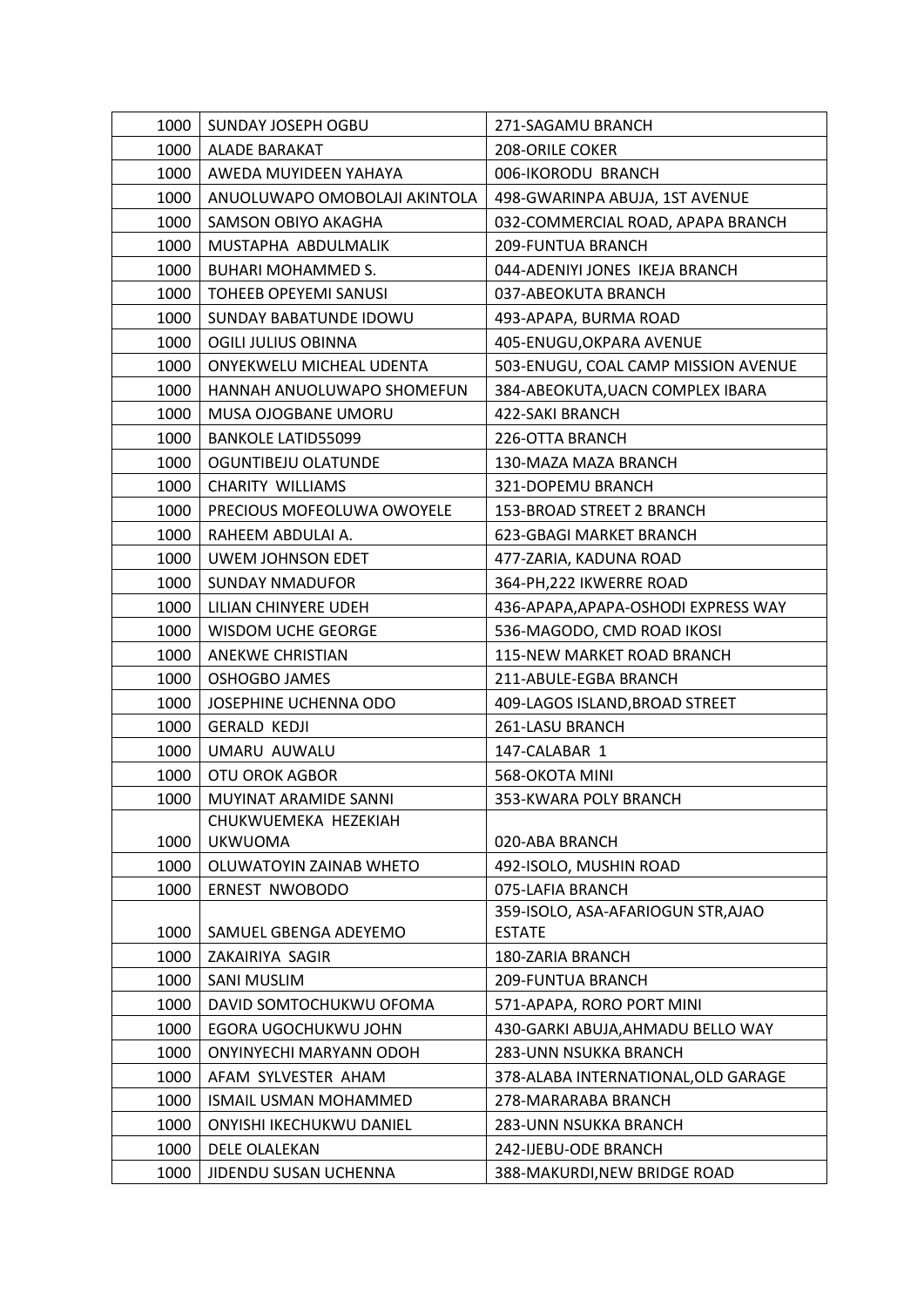| 1000 | ALAGBE CLEMENT ADISA            | 608-DALEKO MINI                        |
|------|---------------------------------|----------------------------------------|
| 1000 | EMMNUELLA OLOLADE SORUNKE       | 008-ALLEN AVENUE IKEJA BRANCH          |
| 1000 | ABEEBAT OLADUNMOMI SULAIMON     | 247-COVENANT BRANCH                    |
| 1000 | BABATUNDE SAHEED KARIMU         | 486-SAGAMU, AKARIGBO STREET            |
| 1000 | <b>ADETUTU OSIBOTE</b>          | 116-ALAUSA BRANCH                      |
|      | CHRISTOPHER IFEDIRICHUKWU       |                                        |
| 1000 | EZENNAJINWA                     | 400-AKURE, OYEMEKUN STREET             |
| 1000 | CHINEDU INNOCENT UGWUANYI       | 424-NNEWI, OLD NKWO MARKET ROAD        |
| 1000 | <b>TRACY LUBE</b>               | 528-WARRI, UDU ROAD                    |
| 1000 | SAMIRA LAWAL                    | 294-UNGWAN RIMI BRANCH                 |
| 1000 | <b>RAHANI FARUK</b>             | 096-DUTSE BRANCH                       |
| 1000 | PASCHAL IZUCHUKWU CHUKWUKA      | <b>304-EKET BRANCH</b>                 |
| 1000 | Chibuike PETER Aruma            | 554-ASABA, 163 NNEBISI ROAD            |
| 1000 | ABRAHAM ADEGBENRO ADEBANJO      | 442-OWERRI, DOUGLAS RD.                |
| 1000 | WASIU BAKARE                    | 240-SOMOLU BRANCH                      |
| 1000 | CHIOMA ESTHER MBA-ITUMA         | 261-LASU BRANCH                        |
| 1000 | <b>IFESINACHI JANEVIVE ENEM</b> | 543-ENUGU, NIKE LAKE ROAD              |
| 1000 | ANTHONIA NWANNEKA AGU           | 476-OWERRI WETHERAL ROAD BRANCH        |
| 1000 | RASHEEDAT BISOLA OLAGUNJU       | 386-APATA-IBADAN BRANCH                |
| 1000 | OLUWATOBI JOSHUA ADEOSUN        | 038-ADO-EKITI                          |
| 1000 | HADIZA ABDULRAUF                | 013-KANO BRANCH                        |
| 1000 | VITALIS NZUBE MMERIGWO          | 362-KANO, MURTALA MOHAMMED WAY         |
| 1000 | SULIAT BISOLA OMOTOSHO          | 142-ALAGBADO BRANCH                    |
| 1000 | JUMOKE OWOLABI                  | 333-AJILOSUN, ADO EKITI BRANCH         |
| 1000 | FOSTER U.B AGAMA                | 435-YENAGOA, CENTRAL BUSINESS DISTRICT |
| 1000 | PATIENCE IBRAHIM                | 035-MAIDUGURI                          |
| 1000 | BABALOLA BASIRAT                | 206-OPEBI BRANCH                       |
| 1000 | DIVINE OBIANUJU OBI             | 122-GARKI AREA 11 BRANCH               |
| 1000 | AMEGASHIE RICHARD               | 586-UMUAHIA MINI                       |
| 1000 | KAREEM OLANREWAJU MASHA         | 440-IKORODU 83 LAGOS ROAD              |
| 1000 | GIFT ONYINYECHI ENYINNAYA       | 586-UMUAHIA MINI                       |
| 1000 | OMONUWA MICHAEL EKHIBIROBO      | 458-BENIN, SAPELE RD.                  |
| 1000 | SAMSON OSORO ODAFE              | 528-WARRI, UDU ROAD                    |
|      |                                 | 359-ISOLO, ASA-AFARIOGUN STR, AJAO     |
| 1000 | ADEDEJI ADEJUMO                 | <b>ESTATE</b>                          |
| 1000 | MONSURAT AJOKE SALAMI           | 602-GBAGADA/IFAKO MINI                 |
| 1000 | OLUWATOBI WASIU BADMUS          | 147-CALABAR 1                          |
| 1000 | AYODEJI TEMITOPE ADEWUMI        | 333-AJILOSUN, ADO EKITI BRANCH         |
| 1000 | OLUFUNKE ABIODUN OJELEYE        | 220-EKOTEDO BRANCH IBADAN              |
| 1000 | MICHAEL OSIOBOR                 | 404-EBUTE METTA, MARKET STR. OYINGBO   |
| 1000 | USMAN ABUBAKAR                  | 059-YOLA BRANCH                        |
| 1000 | ANIEBIET FRIDAY ETOK-AKPAN      | 254-EKPOMA BRANCH                      |
| 1000 | FAGBUARO ADEFUNKE JOSEPHINE     | 436-APAPA, APAPA-OSHODI EXPRESS WAY    |
| 1000 | ALABIBELLO OLUWATOSI            | 280-SABO YABA BRANCH                   |
| 1000 | OLUSHOLA ADE AKINGBOYE          | 569-WARRI MINI                         |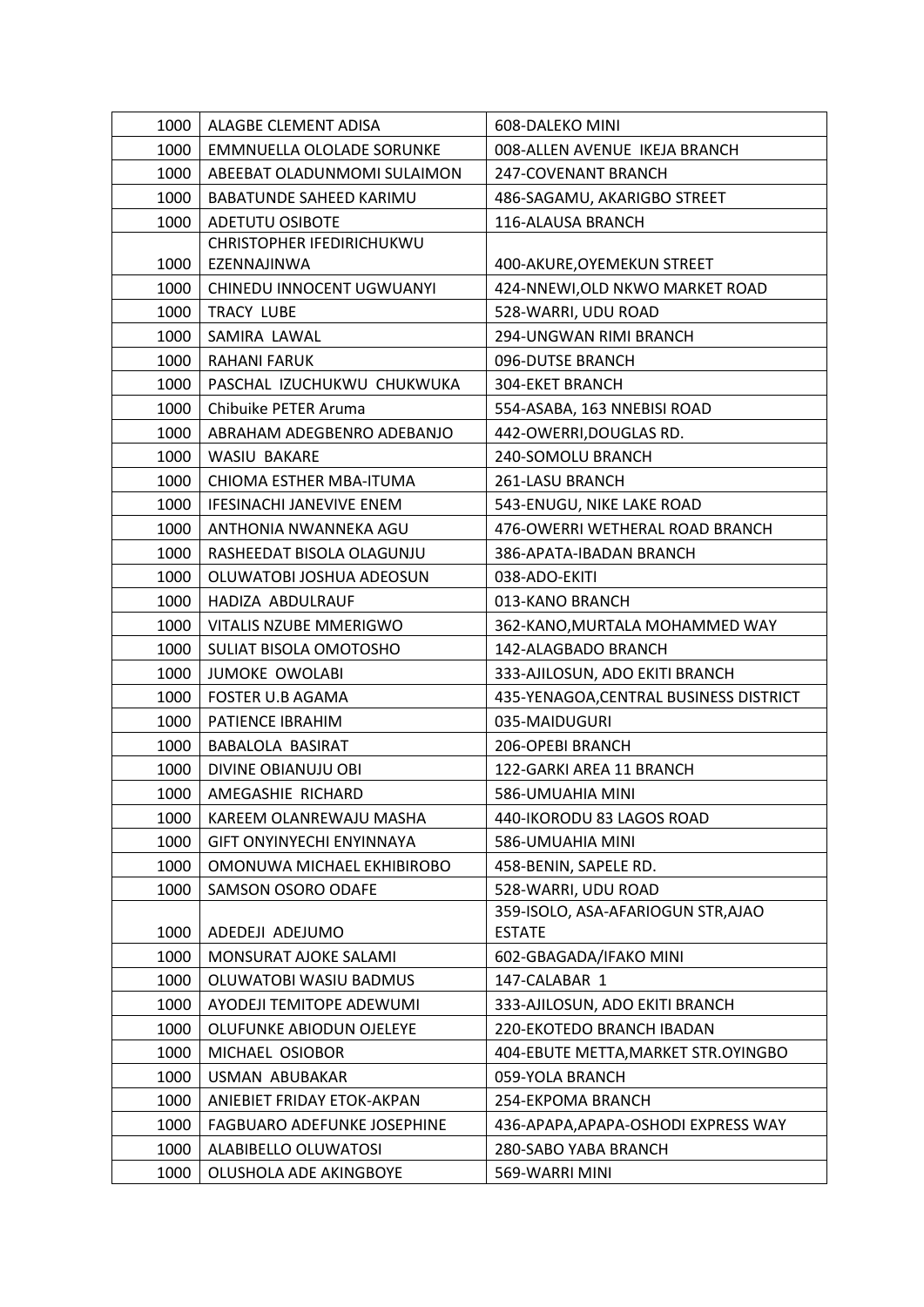| 1000 | NNAMDI OTI                      | 549-BADAGRY, JOSEPH DOSU ROAD        |
|------|---------------------------------|--------------------------------------|
| 1000 | NAFIU MUSA                      | 131-ALI AKILU ROAD BRANCH            |
| 1000 | JELILA BABATUNDE                | 222-ILE IFE BRANCH                   |
| 1000 | ABDULLAHI NURA ADAMU            | 169-FEDERAL SECRETARIAT ABUJA BRANCH |
| 1000 | HANNAH ABOSHIM                  | 498-GWARINPA ABUJA, 1ST AVENUE       |
| 1000 | PETER OLUWALE TAIWO             | 482-AKANRAN - IBADAN BRANCH          |
| 1000 | <b>ERIC ONAKO OGEDENGBE</b>     | 248-AYOBO BRANCH                     |
| 1000 | OLUWATOYOSI MARY ADEBANJO       | 334-OOU BRANCH                       |
| 1000 | IFEOLUWA JANET OLAIFA           | 434-SANGO OTTA                       |
| 1000 | ALIYU SAIDU                     | 322-MINNA 2 BRANCH                   |
| 1000 | HANATU HAMMAN                   | 449-MUBI, MOHAMMED BELLO WAY         |
| 1000 | PATIENCE DANLAMI                | 413-LAFIA, DOMA RD.                  |
| 1000 | <b>MONDAY EDDY IDEHEN</b>       | 090-SAPELE ROAD BRANCH               |
| 1000 | ABDULSALAM AUGIE HASSAN         | 077-GUSAU BRANCH                     |
| 1000 | TUNDE EGBEYINKA                 | <b>284-CHALLENGE BRANCH</b>          |
| 1000 | SAMUEL UZONDU GODSWILL          | 081-FESTAC TOWN BRANCH               |
| 1000 | LOVETH AWAGU                    | 058-OWERRI BRANCH                    |
| 1000 | JULIANA IRUKE                   | <b>208-ORILE COKER</b>               |
| 1000 | DANLADI ADAMU                   | 397-MINNA, PAIKO RD.                 |
| 1000 | ADETOLA ADEO MUSILIU            | 146-OKE ILEWO BRANCH                 |
| 1000 | LYNDA UJUNWA ALI                | 488-ENUGU, AGBANI ROAD               |
| 1000 | <b>FATIMA DIKKO</b>             | 131-ALI AKILU ROAD BRANCH            |
| 1000 | SULTAN ADEMOLA YUSUF            | 609-MAFOLUKU MINI                    |
| 1000 | <b>OWAYO ALI</b>                | 413-LAFIA, DOMA RD.                  |
| 1000 | SULEMAN IBRAHIM                 | 477-ZARIA, KADUNA ROAD               |
| 1000 | DEBORAH SADE STEPHEN            | 184-OJOO BRANCH                      |
| 1000 | SHERIF LAWAL                    | 140-FOLAWIYO STREET BRANCH           |
| 1000 | <b>IDOWU ADEWALE YUSUF</b>      | 337-EPE BRANCH                       |
| 1000 | <b>IFEOMA ONYINYECHI OKORIE</b> | <b>134-ORON BRANCH</b>               |
| 1000 | <b>ALEX O IGHORODJE</b>         | 414-GARKI ABUJA MUHAMMED BUHARI WAY  |
| 1000 | <b>CHIAGOROM HENRY OBILOR</b>   | 171-AWOLOWO ROAD 2 BRANCH            |
| 1000 | OPEYEMI AKANNI SALAWU           | 609-MAFOLUKU MINI                    |
| 1000 | JONATHAN GODWIN                 | 476-OWERRI WETHERAL ROAD BRANCH      |
| 1000 | SULE OGBANJE HAWA               | 276-OTURKPO BRANCH                   |
| 1000 | TOHEEB OLAMILEKAN OGUNYEMI      | 492-ISOLO, MUSHIN ROAD               |
| 1000 | OLUSEGUN SAMUEL OLAJIDE         | 436-APAPA, APAPA-OSHODI EXPRESS WAY  |
| 1000 | OSAZEE OJO                      | 069-UNIBEN BRANCH                    |
| 1000 | <b>ABASS YUSUFF ABIODUN</b>     | 559-OGBOMOSHO, ILORIN ROAD           |
| 1000 | ANWAR LAWAL                     | 362-KANO, MURTALA MOHAMMED WAY       |
| 1000 | KENNETH SUNDAY OGWUCHE          | 485-OBIGBO PH, LOCATION ROAD         |
| 1000 | CHINWENDU NAOMI SIBIGAM         | 442-OWERRI, DOUGLAS RD.              |
| 1000 | KAFAYAT AKANNI                  | 538-ABEOKUTA, ADATAN ROAD            |
| 1000 | TOMISIN ADETUNJI OLASUNKADE     | 321-DOPEMU BRANCH                    |
|      | EMMANUEL OLUWASEGUN             |                                      |
| 1000 | ADOMOKHE                        | 407-IKOYI, AWOLOWO RD.               |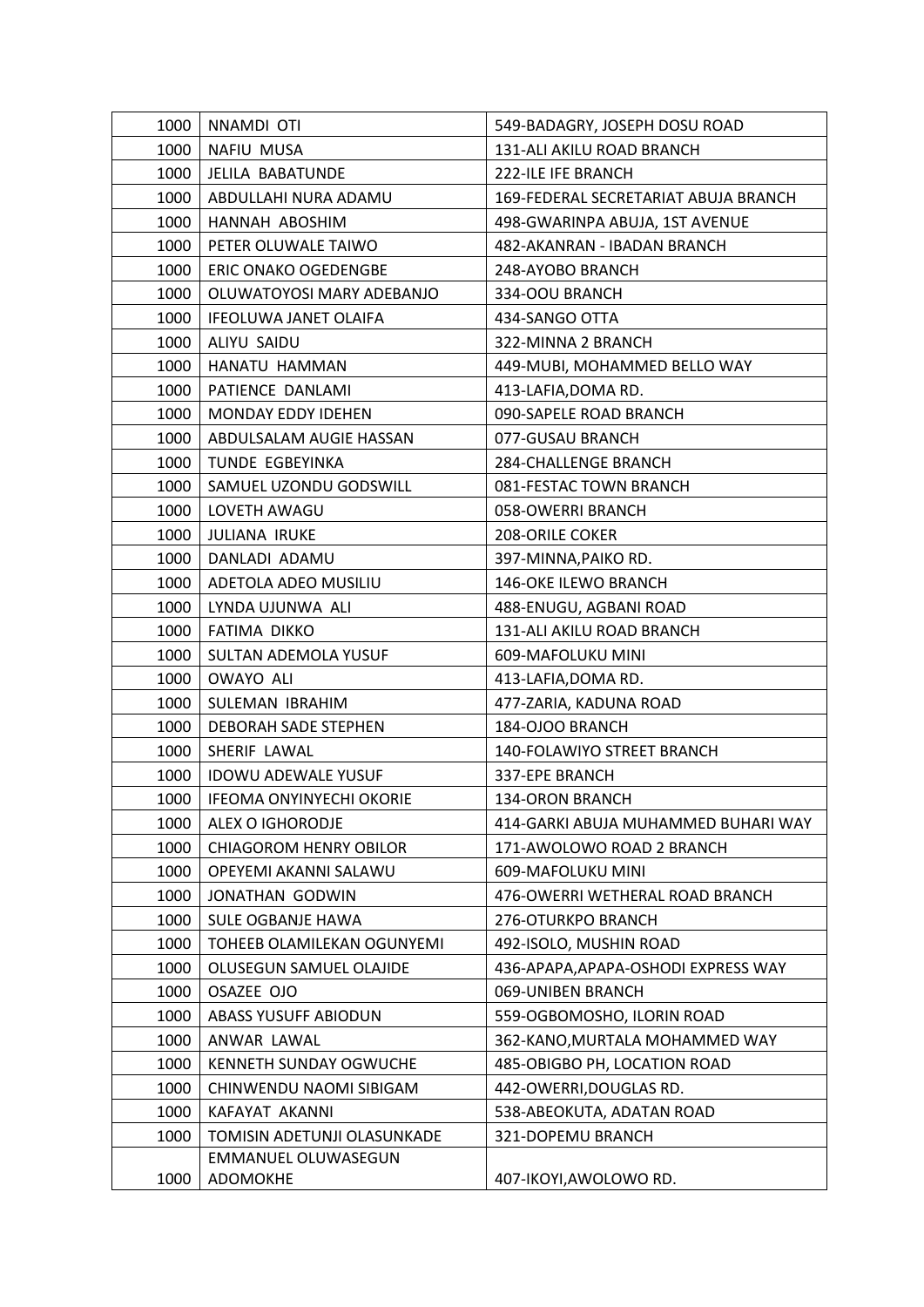| 1000 | SAMUEL DAUDA                    | 193-SULEJA BRANCH                     |
|------|---------------------------------|---------------------------------------|
|      |                                 | 369-DEI-DEI ABUJA, BUILDING MATERIALS |
| 1000 | MOHAMMED JAMILU                 | <b>MARKET</b>                         |
|      |                                 | 369-DEI-DEI ABUJA, BUILDING MATERIALS |
| 1000 | <b>BALA MUBARAK</b>             | <b>MARKET</b>                         |
| 1000 | CHIBUEZE OKORO                  | 465-BENIN, MISSION ROAD               |
| 1000 | EDWIN ADAEDE                    | 029-IDEJO BRANCH                      |
| 1000 | YEMISI JULIANA AIYEONEGUN       | 008-ALLEN AVENUE IKEJA BRANCH         |
| 1000 | FARUQ DAUDA                     | 102-AGBARA BRANCH                     |
| 1000 | OZIOFU AYOKA OKWUOSA            | 066-ADETOKUNBO ADEMOLA BRANCH         |
| 1000 | <b>ISHAYA CHUWANG TARI</b>      | 370-JOS, COMMERCIAL AREA              |
| 1000 | OKOLO CHIKA EZINNE              | 079-OGUI ROAD BRANCH                  |
| 1000 | <b>ESTHER OJOMA ABAH</b>        | 367-KADUNA,1 KACHIA RD.               |
| 1000 | <b>MERCY IGBA JOHN</b>          | 367-KADUNA,1 KACHIA RD.               |
| 1000 | <b>QUEEN WUESE TITUS</b>        | 498-GWARINPA ABUJA, 1ST AVENUE        |
| 1000 | <b>IKECHUKWU ANYANWU</b>        | 010-TRANS AMADI BRANCH                |
| 1000 | <b>JOSHUA EKEMEZIE CHIJIOKE</b> | 505-MBAISE, AHIARA JUNCTION MBAISE    |
| 1000 | KEHINDE OMOWUMI OSHO            | 223-UCH IBADAN BRANCH                 |
| 1000 | LUCAS FRANCIS NYAWODJI          | 553-SURULERE, ENITAN STREET AGUDA     |
| 1000 | KEHINDE IRETI ADEMISORO         | 223-UCH IBADAN BRANCH                 |
| 1000 | STANLY IFEANYI EYA              | 463-NSUKKA, ENUGU/OBA RD.             |
| 1000 | RUTH NWAKAEGO UGBOGBO           | 427-BBA LAGOS, BANK PLAZA             |
| 1000 | TAJUDEEN OPEYEMI ISSA           | 565-JANKARA MARKET MINI               |
| 1000 | LUKMON BABATUNDE                | 385-COKER,LAGOS/BADAGRY EXPRESSWAY    |
| 1000 | CHUKWUNANU OKEKE VINCENT        | 364-PH, 222 IKWERRE ROAD              |
| 1000 | JEREMIAH IDOWU BALOGUN          | 050-IPAJA BRANCH                      |
| 1000 | YUSUF IMAM MUHAMMAD             | 302-USMAN DANFODIO UNIVERSITY BRANCH  |
| 1000 | ABUBAKAR IBRAHIM                | 296-MALUMFASHI BRANCH                 |
| 1000 | ADAMU ABDULRAHAMAN              | 341-KEFFI BRANCH                      |
| 1000 | ARINZE JOSEPH ONYEHURUAKU       | 147-CALABAR 1                         |
| 1000 | <b>BLAZE PENMAN OWIBOYE</b>     | 438-PORTHARCORT 145 ABA RD.           |
| 1000 | SOMINA DUMO ORUOBU              | 519-PH, SILVER VALLEY TRANS-AMADI RD. |
| 1000 | <b>BALA ALHAJI</b>              | 147-CALABAR 1                         |
|      | <b>GOODNESS CHIDINMA</b>        |                                       |
| 1000 | ONYEHURUAKU                     | 542-CALABAR, NDIDEM USANGLSO ROAD     |
| 1000 | R.O. ONIGBAJUMO                 | 014-VICTORIA ISLAND BRANCH            |
| 1000 | <b>ISAIAH RANTI ADEYEMI</b>     | <b>304-EKET BRANCH</b>                |
|      |                                 | 369-DEI-DEI ABUJA, BUILDING MATERIALS |
| 1000 | RABIU LAWAL                     | <b>MARKET</b>                         |
| 1000 | <b>UDEH REGINALD E</b>          | 494-ENUGU, 9TH MILE                   |
| 1000 | RIDWAN ADESOLA ADELEKE          | 616-IPETU IJESHA BRANCH               |
| 1000 | FATAI ABAYOMI ADESOLA           | 005-OSHOGBO BRANCH                    |
| 1000 | CHIDIEBERE AUGUSTINE AMAECHINA  | 402-UYO, ABAK RD.                     |
| 1000 | NUHU KARA ABDULSALAM            | 455-BIRNIN KEBBI, SANI ABACHA WAY     |
| 1000 | NAFISAH OLAYINKA OLADEJO        | 185-OGBOMOSO BRANCH                   |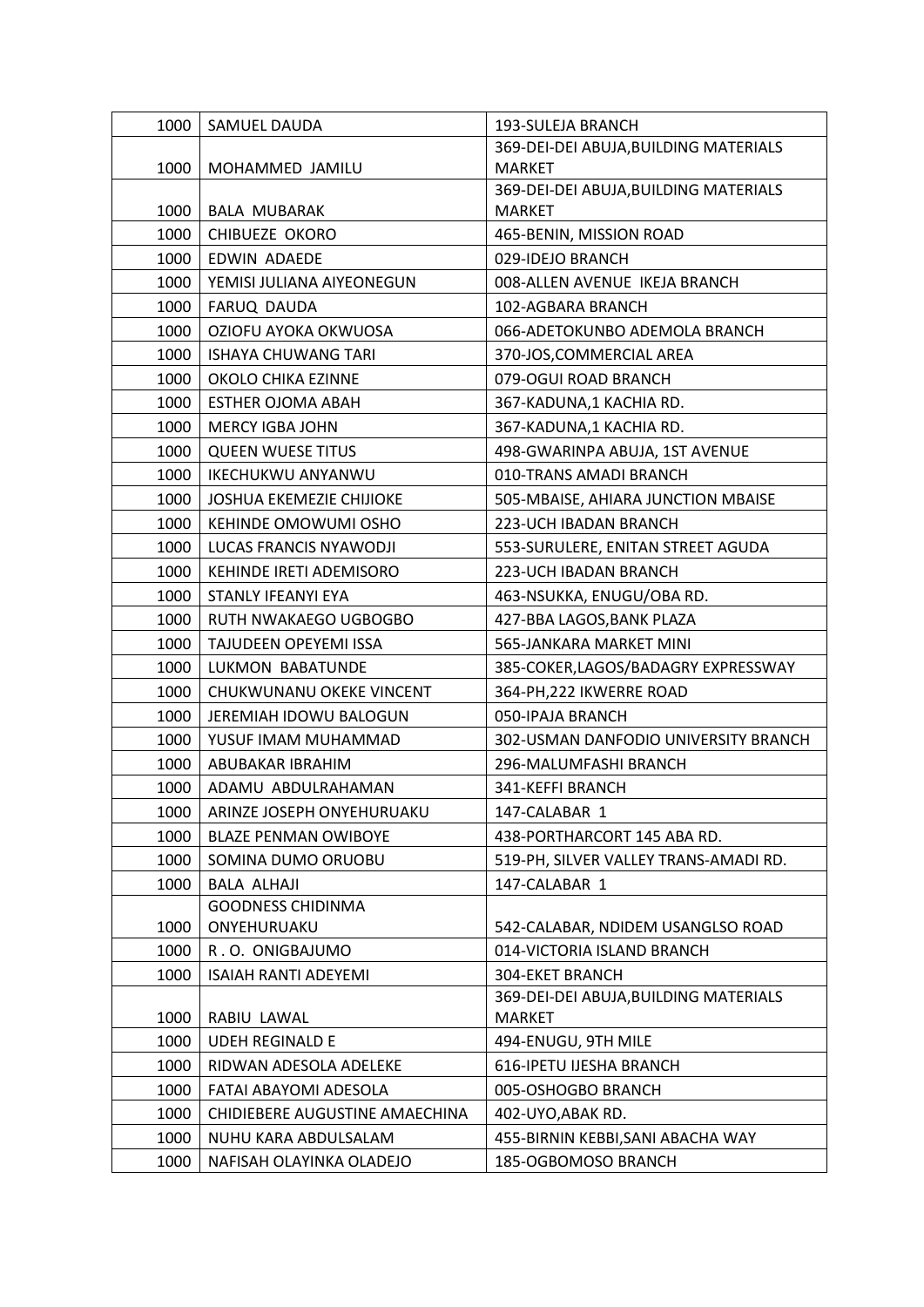| 1000 | ABUBAKAR UMAR                 | 031-BIRNIN KEBBI BRANCH                |
|------|-------------------------------|----------------------------------------|
| 1000 | ABDULRAHMAN MUHAMMAD          | 216-TALATA MAFARA                      |
| 1000 | OLURANTI BAMIDELE             | 504-IDIMU, IDIMU ROAD IKOTUN           |
|      | ESTHER OYINDAMOLA OYINDAMOLA  |                                        |
| 1000 | KOMOLAFE                      | 312-IDIMU BRANCH                       |
| 1000 | <b>CHIJIOKE FRANCIS JAMES</b> | 239-IKOTUN BRANCH                      |
|      | EMMANUEL CHUKWUEMEKA          |                                        |
| 1000 | <b>UWAKWE</b>                 | 028-ONITSHA BRANCH                     |
| 1000 | ALEKWE AZUKA CHIJIOKWU        | 365-APAPA WHARF RD.                    |
| 1000 | SADIQ UMAR ABUBAKAR           | 600-KIRIKIRI MINI                      |
| 1000 | ATAIRU SAMUEL                 | 090-SAPELE ROAD BRANCH                 |
| 1000 | ADEWALE JAMIU ADESHINA        | 480-ALAUSA, ASHABI COLE ROAD           |
| 1000 | <b>CHARLES SAMUEL OBOTTE</b>  | 485-OBIGBO PH, LOCATION ROAD           |
| 1000 | OLUWASEYI ISEOLUWA            | 598-OGBA/IFAKO, COLLEGE ROAD MINI      |
| 1000 | <b>OGECHI ORDU</b>            | 093-BANK ROAD PH BRANCH                |
| 1000 | <b>ONYENDIM CHIDINMA</b>      | 141-WOJI BRANCH                        |
| 1000 | OGECHI FAVOUR UGBOAJA         | 141-WOJI BRANCH                        |
| 1000 | HENRY IZUCHUKWU AKPULONU      | 361-ONITSHA, NEW MARKET RD.            |
| 1000 | UGOCHUKWU KENNETH EZE         | 322-MINNA 2 BRANCH                     |
| 1000 | HAFEEZ SANNI                  | 384-ABEOKUTA, UACN COMPLEX IBARA       |
| 1000 | NWANKWO JAMES EMEKA           | 543-ENUGU, NIKE LAKE ROAD              |
| 1000 | <b>MOSES RUTH ONYEMAECHI</b>  | 494-ENUGU, 9TH MILE                    |
| 1000 | <b>ANCHAVER TERNGU</b>        | 160-GBOKO MAIN BRANCH                  |
| 1000 | IBRAHIM OLAMILEKAN OYEKANMI   | 611-MONOTAN-IBADAN BRANCH              |
| 1000 | AKPAN ELIJAH MICHEAL          | 175-BODIJA BRANCH 2                    |
| 1000 | <b>BABATUNDE ISIAQ</b>        | 039-ILORIN BRANCH                      |
| 1000 | <b>IBRAHIM TOPE ADEROJU</b>   | 247-COVENANT BRANCH                    |
| 1000 | SANI MUHAMMED ABUBAKAR        | 591-DAWANUA MINI                       |
| 1000 | JOHN AJIMO                    | 542-CALABAR, NDIDEM USANGLSO ROAD      |
| 1000 | OLUWASEGUN NURUDEEN GANIYU    | 019-DUGBE MARKET IBADAN BRANCH         |
| 1000 | TAIWO E OLABIRAN              | 468-SEME, SEME BORDER                  |
| 1000 | ADEOLUWA ANIKE ADENLE         | 161-KATSINA 2 BRANCH                   |
| 1000 | OYIOHA EJIKE GERALD           | 091-UNIVERSITY OF NIGERIA ENUGU BRANCH |
| 1000 | ADESHINA YAHYA HAMMED         | 210-RCCG CAMP BRANCH                   |
| 1000 | DANIEL SEGUN JOSEPH           | 597-ISHERI MINI                        |
| 1000 | AKINBODE OLANREWAJU           | 474-AMUWO ODOFIN ESTATE                |
| 1000 | ABUBAKAR JIBIR GREMA          | 035-MAIDUGURI                          |
| 1000 | MICHEAL CHINONSO AMADI        | 508-OGBOR HILL, IKOT EKPENE ROAD ABA   |
| 1000 | <b>SULAIMON ADE AMEEN</b>     | 600-KIRIKIRI MINI                      |
| 1000 | OLANREWAJU HAMIR OLANIYI      | 481-IDIROKO, IDIROKO ROAD              |
| 1000 | TOHEEB OLALEKAN KOLAPO        | 019-DUGBE MARKET IBADAN BRANCH         |
| 1000 | CHINEME CATHERINE UMEH        | 389-ABAKALIKI, OGOJA RD.               |
| 1000 | EDOR KESIENA                  | 456-KUBWA, ABUJA NASCO ROAD            |
| 1000 | <b>ALLI JAMES</b>             | 292-GWAGWALADA BRANCH                  |
| 1000 | TREASURE OMESIRI OKUOKA       | 023-WARRI BRANCH                       |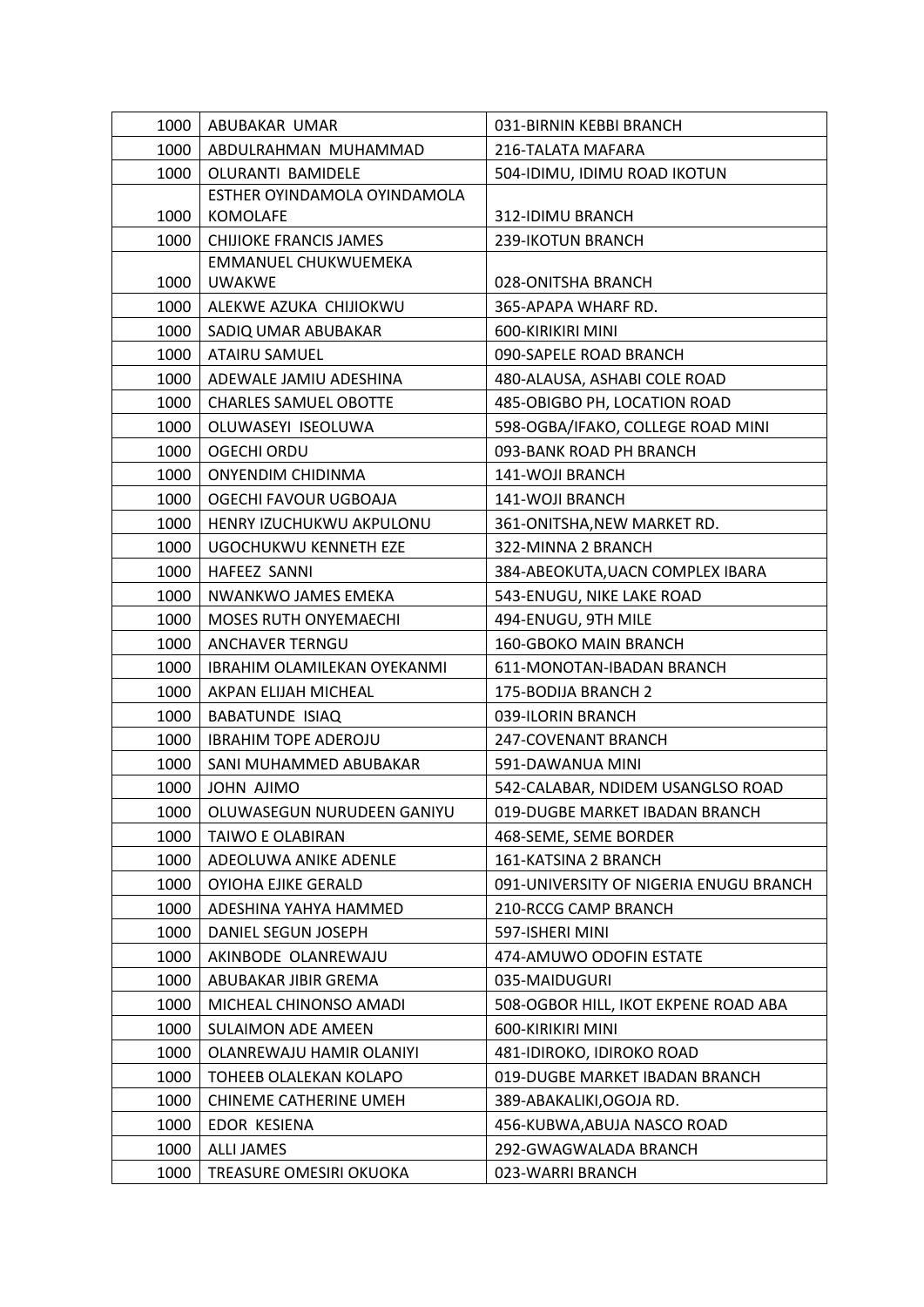| 1000 | STEPHEN SOLOMON MICHEAL         | 065-IKOTA BRANCH                       |
|------|---------------------------------|----------------------------------------|
| 1000 | OJUKWU CHIMA HOPE               | 397-MINNA, PAIKO RD.                   |
| 1000 | LINDA OGECHUKWU EZEKIEL         | 606-NAZE MINI                          |
| 1000 | FABIAN OKWUDIRI AMAONYEIRO      | <b>520-OKIGWE BRANCH</b>               |
| 1000 | AYUBA ISAH                      | 604-KETU MINI                          |
| 1000 | YUSUF WAYA                      | 450-JALINGO, HAMMAN RUN WAY            |
| 1000 | USAINI MUHAMMED                 | 113-BICHI BRANCH                       |
| 1000 | ANITA AKPEVWE IDADI             | <b>610-OJUWOYE MINI</b>                |
| 1000 | EMEKA LEVI EZE                  | 383-MATORI, LADIPO STR.                |
| 1000 | TAOFEEQ OLAWALE SULEIMAN        | 445-OSHOGBO, GBONGAN-IBADAN ROAD       |
| 1000 | EMEKA LEVI EZE                  | 383-MATORI, LADIPO STR.                |
| 1000 | SAHEED SANNI                    | 597-ISHERI MINI                        |
| 1000 | YUSUF SULEIMAN IBRAHIM          | 570-BUK ROAD MINI                      |
| 1000 | RAFIU MUSA ABDUL                | 267-KAFANCHAN BRANCH                   |
| 1000 | KAZEEM ISHOLA DADA              | 486-SAGAMU, AKARIGBO STREET            |
| 1000 | <b>DAN GALADIMA</b>             | 071-MARYLAND BRANCH                    |
| 1000 | ABDULRASHEED UMARU              | 267-KAFANCHAN BRANCH                   |
| 1000 | <b>IDOWU IYANUOLUW AJAKAIYE</b> | 555-OSHODI, OSHODI-APAPA EXPRESSWAY    |
| 1000 | SHERIFF BELLO WAHAB             | 226-OTTA BRANCH                        |
| 1000 | <b>CHIDIEBERE MOSES OKORO</b>   | 387-NNEWI,EDO-EZEMEWI STR.             |
| 1000 | LYNDA MMASICHUKWU OJURO         | 464-OWERRI, ORLU ROAD                  |
| 1000 | ONI AYOMIDE EMMA                | 210-RCCG CAMP BRANCH                   |
| 1000 | ADEBAYO OMONIYI HAMMED          | 384-ABEOKUTA, UACN COMPLEX IBARA       |
| 1000 | ALIMI TAIWO OLANREWAJU          | 082-LIGALI AYORINDE                    |
| 1000 | SANTUS UCHENDU ONYEAGHALA       | 371-OWERRI, WAAST AVENUE, IKENEGBU     |
| 1000 | <b>ONYEKA HARISON IKEGBUNAM</b> | 561-LIFE CAMP ABUJA, JABI-KARMO ROAD   |
| 1000 | SYLVESTER ROSELINE ADEJOKE      | 337-EPE BRANCH                         |
| 1000 | OJELADE OLASILE RASHEED         | 597-ISHERI MINI                        |
| 1000 | SIMON ECHERE ISHANG             | 540-IBADAN, AGODI UCH SECOND GATE      |
| 1000 | <b>HELEN UKPONG</b>             | 433-OGBA IKEJA, IJAIYE RD.             |
| 1000 | <b>UDOSEN UKPONG MANDAY</b>     | 410-IKEJA,60 OPEBI RD.                 |
| 1000 | <b>ATIKU SANI</b>               | 145-MISSION ROAD BRANCH                |
| 1000 | ENIOLA OLAIYA                   | 529-ILORIN, UMARU AUDI ROAD            |
|      |                                 | 268-ADEKUNLE AJASIN UNIVERSITY CAMPUS  |
| 1000 | SHEHU AINOKO                    | <b>BRANCH</b>                          |
| 1000 | <b>EMMANUEL OTEH</b>            | 071-MARYLAND BRANCH                    |
| 1000 | KASIM ABDULSALAM                | 455-BIRNIN KEBBI, SANI ABACHA WAY      |
| 1000 | ADEKUNLE TOSIN ALBERT           | 139-ADO OWO ROAD BRANCH                |
| 1000 | ABDULLAHI TANIMU GARBA          | 481-IDIROKO, IDIROKO ROAD              |
| 1000 | <b>OLANIYI YEMISI</b>           | 175-BODIJA BRANCH 2                    |
| 1000 | RACHEAL OYOMA ARUOTURE          | 566-ABA ROAD MINI                      |
| 1000 | <b>EMEKA INNOCENT NDIFE</b>     | 432-SULEJA, IBB MARKET                 |
| 1000 | ZAKARIYA ABDULHAMID MUSA        | 516-KADUNA, BENIN STR / KANO RD BRANCH |
| 1000 | DARLINGTON IGBUNU ARUOTURE      | 023-WARRI BRANCH                       |
| 1000 | <b>NWAOBIRI RUTH CHIBUZOR</b>   | 494-ENUGU, 9TH MILE                    |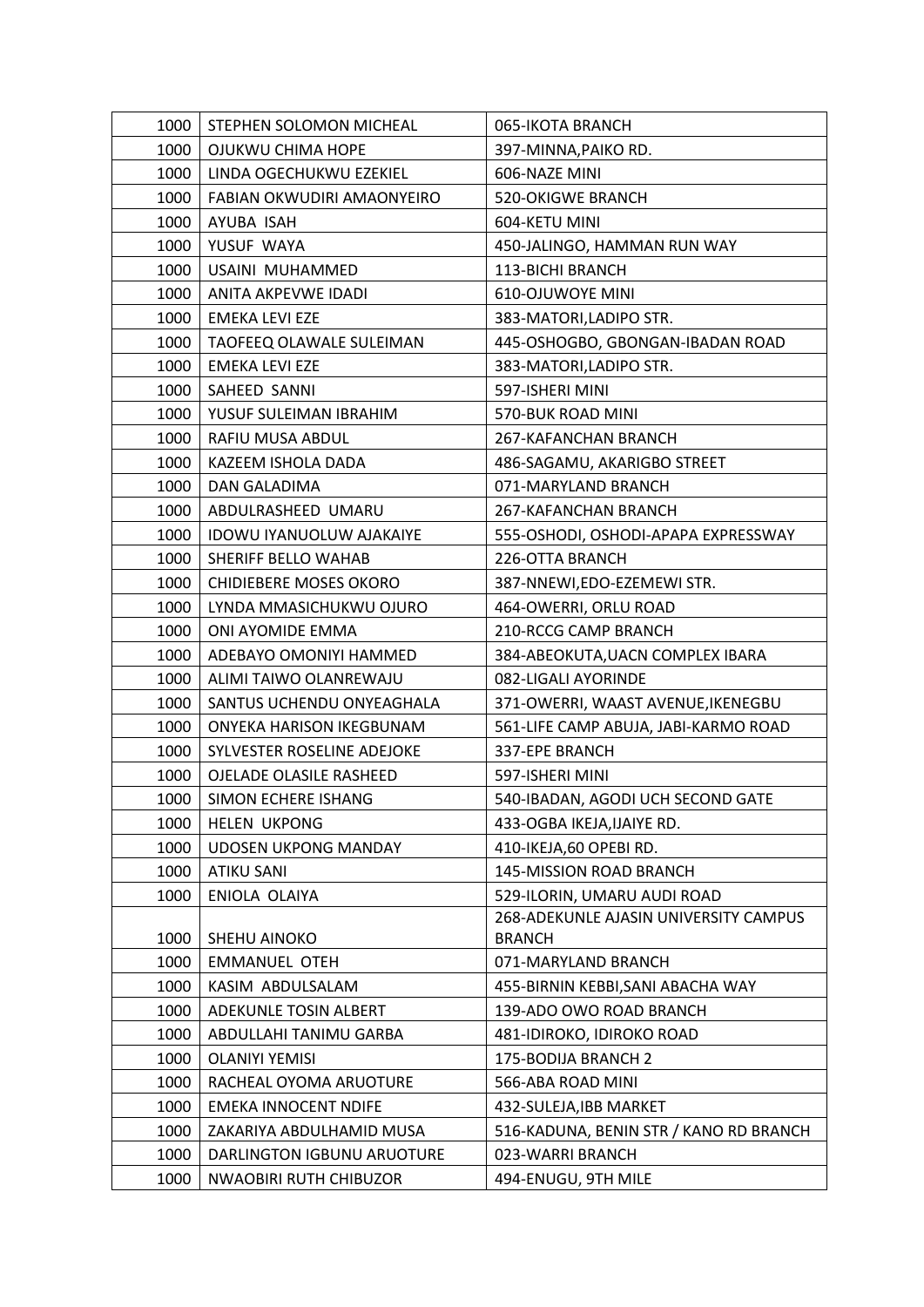| 1000 | KINGSLEY CHINONSO IHEONYE         | 452-LAGOS ISLAND, ENU UWA STREET                  |
|------|-----------------------------------|---------------------------------------------------|
| 1000 | FELIX ISONG IMEH                  | 516-KADUNA, BENIN STR / KANO RD BRANCH            |
| 1000 | SULEIMAN ISAH SA'AD               | 444-GOMBE, BIU RD                                 |
| 1000 | EGWEMI REGINA                     | 089-LOKOJA BRANCH                                 |
| 1000 | CHINEDU EMMANUEL OKAFOR           | 261-LASU BRANCH                                   |
| 1000 | <b>SUNDAY THANKGOD</b>            | 581-SATELITE TOWN MINI                            |
| 1000 | WISDOM UBINI                      | 558-UGHELLI, MARKET ROAD                          |
| 1000 | OSINACHI NWACHUKWU                | 371-OWERRI, WAAST AVENUE, IKENEGBU                |
|      |                                   | 421-ALABA INTERNATIONAL, DOBBIL PLAZA             |
| 1000 | <b>EZE CHIJIOKE LIVINUS</b>       | <b>AVENUE</b>                                     |
| 1000 | RAYYANU ABUBAKAR                  | 569-WARRI MINI                                    |
| 1000 | SALIHU ABDULLAHI                  | 455-BIRNIN KEBBI, SANI ABACHA WAY                 |
| 1000 | <b>EKEMEZIE OBINNA</b>            | 075-LAFIA BRANCH                                  |
| 1000 | AJAH TIMOTHY OGBONNA              | 564-ARIARIA MINI                                  |
| 1000 | MERCY AYOBOLA MUSBAU              | 140-FOLAWIYO STREET BRANCH                        |
| 1000 | <b>BALOGUN LUKUMAN</b>            | 537-AKOWONJO, SHASHA ROAD                         |
| 1000 | ARINZE KINGSLEY OZOR              | 152-ENUGU ROAD                                    |
| 1000 | Leshi Esther Odunayo              | 014-VICTORIA ISLAND BRANCH                        |
| 1000 | KAZEEM OLAREWAJU OLADEJO          | 532-IBADAN, OKE - ADO                             |
| 1000 | ODINAKA JUDE DIMEZE               | 463-NSUKKA, ENUGU/OBA RD.                         |
| 1000 | ARINZE LEVI ONYIBOR               | 076-AWKA 2 BRANCH                                 |
| 1000 | SAMSON CHIJIOKE OKORO             | 463-NSUKKA, ENUGU/OBA RD.                         |
| 1000 | <b>QUADRI ADEWALE OKE</b>         | 501-AJAH, LEKKI - EPE EXPRESSWAY                  |
| 1000 | DATI NASIR ALIYU                  | 289-AMINU KANO TEACHING HOSPITAL<br><b>BRANCH</b> |
| 1000 | <b>OKORO SAMSON</b>               | 152-ENUGU ROAD                                    |
| 1000 | <b>ANAOYOM FAITH</b>              | 156-TEJUOSHO BRANCH                               |
| 1000 | AKINOLA JACOB ASHIMOLOWO          | 122-GARKI AREA 11 BRANCH                          |
| 1000 | <b>FAVOUR CHIBUNDOM TIMOTHY</b>   | 433-OGBA IKEJA, IJAIYE RD.                        |
| 1000 | ADEREMI ADESOJI OKUNOYE           | 133-ADEOLA HOPEWELL BRANCH                        |
| 1000 | ADAMU SHEKONLUMI YAKUBU           | 414-GARKI ABUJA MUHAMMED BUHARI WAY               |
| 1000 | PRINCE CHIGOZIE CHRIS             | 484-MAZA MAZA, OLD OJO ROAD                       |
| 1000 | <b>MERCY ITOHAN IRIOGBE</b>       | 224-OAU ILE IFE BRANCH                            |
| 1000 | PASCAL UDEH                       | 385-COKER, LAGOS/BADAGRY EXPRESSWAY               |
|      |                                   | 421-ALABA INTERNATIONAL, DOBBIL PLAZA             |
| 1000 | <b>GOODNESS DIVINE CHINEMELUM</b> | <b>AVENUE</b>                                     |
| 1000 | <b>AMOSUN RASHEED</b>             | 285-RUMUKURISHI BRANCH                            |
| 1000 | LAMIDI AFOLABI                    | 385-COKER,LAGOS/BADAGRY EXPRESSWAY                |
| 1000 | <b>IKECHUKWU BOSAH</b>            | 595-GUDU MARKET MINI                              |
| 1000 | TOMILAYO RACHAEL KADIRI           | 224-OAU ILE IFE BRANCH                            |
| 1000 | <b>OWOWA SARAH</b>                | 208-ORILE COKER                                   |
|      |                                   | 232-NNAMDI AZIKWE STREET IDUMOTA                  |
| 1000 | OLUWABUNMI PRISCILLA OGUNLEYE     | <b>BRANCH</b>                                     |
| 1000 | <b>IBRAHIM GAMBO</b>              | 449-MUBI, MOHAMMED BELLO WAY                      |
| 1000 | CHARITY O ISAAC                   | 394-BBA LAGOS, ATIKU ABUBAKAR PLAZA               |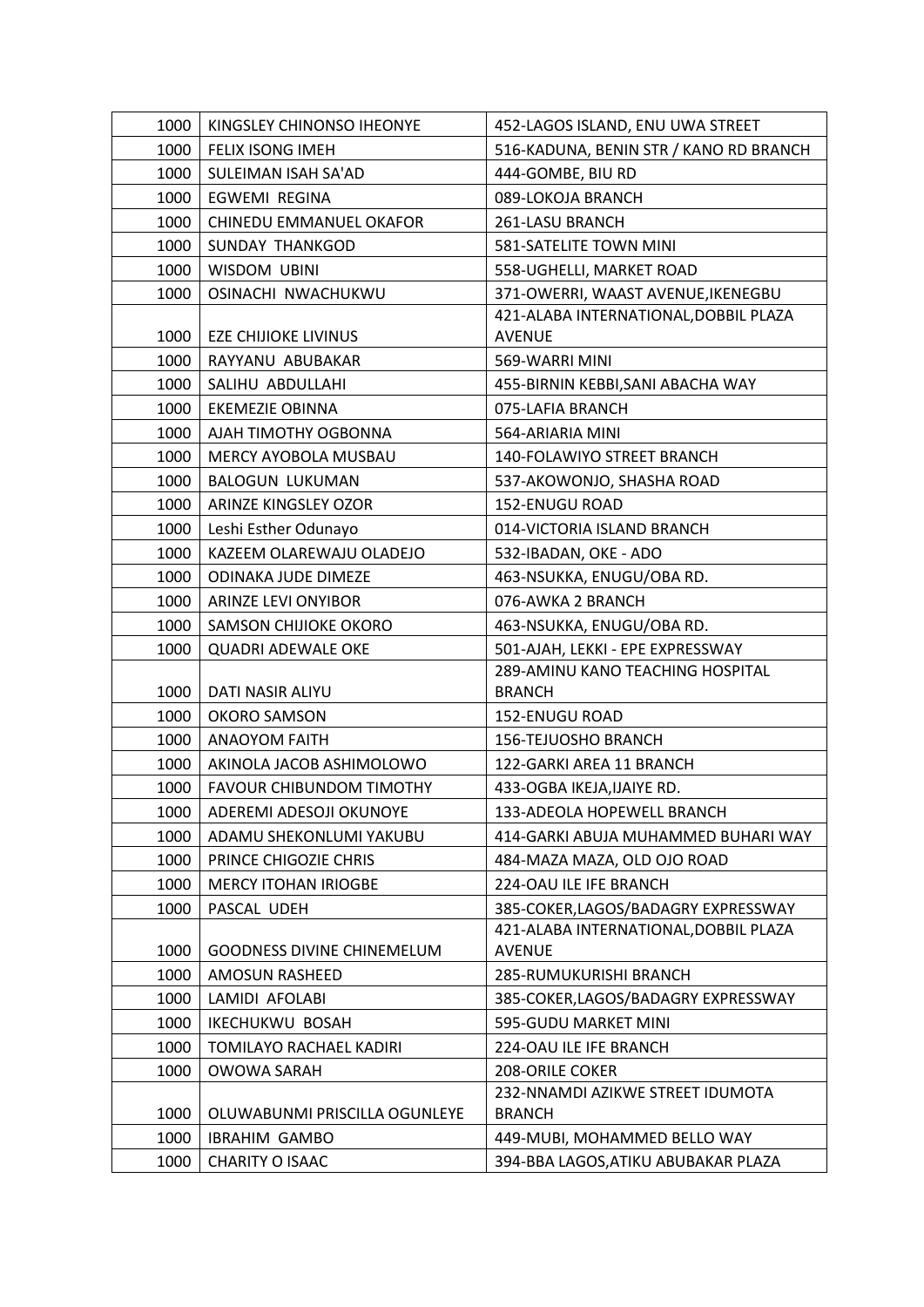| 1000 | UDECHUKWU PETER EKENE         | 503-ENUGU, COAL CAMP MISSION AVENUE |
|------|-------------------------------|-------------------------------------|
| 1000 | <b>OLUFEMI GABRIEL</b>        | 079-OGUI ROAD BRANCH                |
| 1000 | ELIZABETH O OYEMEKUN          | 199-JIBOWU BRANCH                   |
| 1000 | AGAZIE OLUEBUBE MARTHA        | 203-UNIZIK BRANCH                   |
| 1000 | AGAZIE OLUOMA MARY            | 076-AWKA 2 BRANCH                   |
| 1000 | ADEREMI MUFUTAU ADEPOJU       | 439-YABA HERBERT MACAULAY WAY       |
| 1000 | KINGSLEY DANIEL EZEKIEL       | 114-MUR MOHAMMED WAY, KANO          |
| 1000 | <b>IBRAHIM ABDURAZAQ</b>      | 040-MINNA BRANCH                    |
| 1000 | OZIOMA WILLIAMS OSUEKE        | 046-TRADE FAIR BRANCH               |
| 1000 | VICTOR DOGO AMINU             | 593-KEFFI MINI                      |
| 1000 | <b>CHARLES EMEKA NWAIRO</b>   | 075-LAFIA BRANCH                    |
| 1000 | CHIBUIKE JUDE OSUAGWU         | 442-OWERRI, DOUGLAS RD.             |
| 1000 | DANIEL OWEREGBULAM            | 132-BANK ROAD OWERRI BRANCH         |
| 1000 | <b>MUNTARI SANI</b>           | 296-MALUMFASHI BRANCH               |
| 1000 | ALI GWAMMAJA NURA             | 411-KANO, BANK ROAD                 |
| 1000 | MARIAM OMOWUNMI KAJOLA        | 088-OGBA BRANCH                     |
| 1000 | OMOLOLA FEYISAYO ODERINDE     | 153-BROAD STREET 2 BRANCH           |
| 1000 | ELUE EMMANUEL NNAMDI          | <b>156-TEJUOSHO BRANCH</b>          |
| 1000 | <b>NAFIU LAWAL</b>            | 233-DAURA BRANCH                    |
| 1000 | KEHINDE MOJISOLA FAMILUSI     | 336-AKUTE BRANCH                    |
| 1000 | DOZIE MUNACHI OFOBIKE         | 521-AGO PALACE WAY BRANCH           |
| 1000 | <b>MANSIR UMAR</b>            | 233-DAURA BRANCH                    |
| 1000 | SAMUEL ANTHONY                | 433-OGBA IKEJA, IJAIYE RD.          |
|      | MOHAMMED DAHIRU               |                                     |
| 1000 | ABDULMUDALLIF                 | 294-UNGWAN RIMI BRANCH              |
| 1000 | <b>UCHE BLESSEY</b>           | 575-SAVANNAH SUITES MINI            |
| 1000 | <b>FELIX W ARIKPO</b>         | 026-CALABAR BRANCH                  |
| 1000 | ONORIODE JULIET EYAMARU       | 458-BENIN, SAPELE RD.               |
| 1000 | ADEOYE A TAIWO                | 301-IJU BRANCH                      |
| 1000 | AMBROSE AJOKPEOGHENE AMERICA  | 558-UGHELLI, MARKET ROAD            |
| 1000 | NGUEVESE HELEN WENDEH         | 408-JOS, AHMADU BELLO WAY           |
| 1000 | ANIOKE ANTHONY                | 488-ENUGU, AGBANI ROAD              |
| 1000 | DAVID HILLARY NNA             | 415-AKWANGA, KEFFIRD.               |
| 1000 | VICTORIA PEREMOBO-ERE MICHEAL | 256-OKADA BRANCH                    |
| 1000 | SIMON UGWOLU                  | 564-ARIARIA MINI                    |
| 1000 | <b>JIBRIN ABDULLAHI GOJE</b>  | 165-DAMATURU BRANCH                 |
| 1000 | OGUNSANYA ABISOYE PRINCESS    | 337-EPE BRANCH                      |
| 1000 | NNEAMAKA MARYANN OFFOR        | 420-AWKA, AZIKIWE STREET            |
| 1000 | RACHEL OGBONNE AJAH           | 584-EBSU MINI                       |
| 1000 | <b>BOLAJI PATRICK IDOWU</b>   | 092-AGIP ROAD BRANCH                |
| 1000 | YEMISI OMOTOLA AJAGBE         | 379-VICTORIA ISLAND ADEOLA ODEKU    |
| 1000 | TAIWO JAMES AKALA             | 481-IDIROKO, IDIROKO ROAD           |
| 1000 | <b>ISIYA ALASAN</b>           | 131-ALI AKILU ROAD BRANCH           |
| 1000 | OLUWOLE ISAAC OGUNTAYO        | 367-KADUNA,1 KACHIA RD.             |
| 1000 | ADENIYI KUDIRAT               | 386-APATA-IBADAN BRANCH             |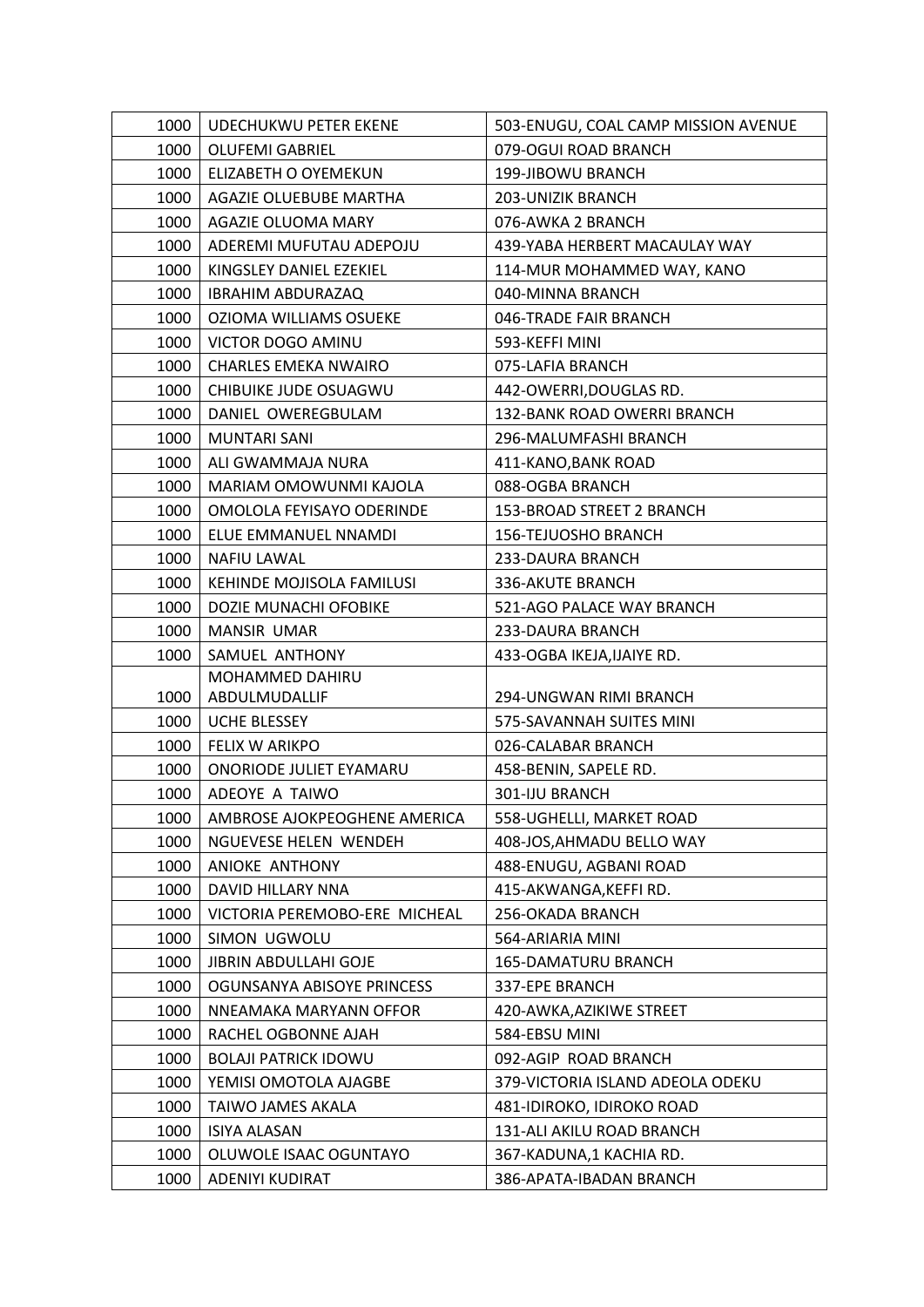| 1000 | CHINONSO VITUS UDENKWO           | 492-ISOLO, MUSHIN ROAD                |
|------|----------------------------------|---------------------------------------|
| 1000 | SUNDAY DANIEL                    | 605-IMO STATE SEC MINI                |
| 1000 | <b>CHINELO TESSY CHIGOZIE</b>    | 025-ASABA BRANCH                      |
| 1000 | LUKE ABAH                        | 448-JAJI, JAJI MILITARY CANTONMENT    |
| 1000 | <b>MARY AKUMBO ARIN</b>          | 262-A2 AHMADU BELLO WAY BRANCH        |
| 1000 | UMAR LAWAN                       | 144-KAZAURE BRANCH                    |
| 1000 | ALADEOGO MICHAEL                 | 378-ALABA INTERNATIONAL, OLD GARAGE   |
| 1000 | AMUDA MOHAMMED YAKUBU            | 374-MAIDUGURI, BAGA ROAD              |
| 1000 | <b>JAMIU ABDULGAFAR</b>          | 082-LIGALI AYORINDE                   |
| 1000 | SALEH AMUDA MUHAMMAD             | 374-MAIDUGURI, BAGA ROAD              |
| 1000 | SHERIF OLAYINKA BUSARI           | 525-ILESHA, ITA BALOGUN STREET        |
| 1000 | ELLIOTT ERAE                     | 014-VICTORIA ISLAND BRANCH            |
| 1000 | ADEBOYE WILLIAMS BANKOLE         | 247-COVENANT BRANCH                   |
| 1000 | <b>BANKOLE ADEYINKA</b>          | 598-OGBA/IFAKO, COLLEGE ROAD MINI     |
| 1000 | <b>JOHN ITIME</b>                | 063-YENOGOA BRANCH                    |
| 1000 | <b>LASISI MUIBAT OLAIDE</b>      | 054-IWO ROAD IBADAN BRANCH            |
| 1000 | PRINCESS PEACE WOKE              | <b>304-EKET BRANCH</b>                |
| 1000 | <b>BALOGUN MUSILI S</b>          | 170-OBA AKRAN BRANCH                  |
| 1000 | <b>OLANREWAJU AFEEZ</b>          | 239-IKOTUN BRANCH                     |
| 1000 | AFOLAYAN WALE                    | 226-OTTA BRANCH                       |
| 1000 | CHIZOBA KINGSLEY ITODO           | 463-NSUKKA, ENUGU/OBA RD.             |
| 1000 | NGOZI ROSEMARY NWEKE             | 554-ASABA, 163 NNEBISI ROAD           |
| 1000 | <b>JUSTINA SAMUEL</b>            | 408-JOS, AHMADU BELLO WAY             |
| 1000 | <b>GBEMISOLA ENITAN ABIOLA</b>   | 537-AKOWONJO, SHASHA ROAD             |
| 1000 | <b>GBEMISOLA TEMITOPE LIPEDE</b> | 537-AKOWONJO, SHASHA ROAD             |
| 1000 | <b>CHRISTOPHER JOHN</b>          | 408-JOS, AHMADU BELLO WAY             |
| 1000 | JENNIFER MADALENE GODWIN         | 546-OJUELEGBA, SHIFAWU STREET         |
| 1000 | <b>FESTUS OSAGHALE</b>           | 183-ILUPEJU 2 BRANCH                  |
| 1000 | ONUCHE BIBIANA                   | 408-JOS, AHMADU BELLO WAY             |
| 1000 | LUKMAN MUHAMMED ABDULLAHI        | 034-BAUCHI BRANCH                     |
| 1000 | CHIDINMA OLIVIA ONYEJIJI         | 505-MBAISE, AHIARA JUNCTION MBAISE    |
| 1000 | LUCIA NWAEZE ONYEJIJI            | 505-MBAISE, AHIARA JUNCTION MBAISE    |
| 1000 | CHIBUEZE SUCCESS NNAMDI          | 162-SOKOTO 2 BRANCH                   |
| 1000 | <b>FRANKLIN O EKWEME</b>         | 120-OBIGBO BRANCH                     |
| 1000 | <b>IYO MICHAEL</b>               | 291-MAITAMA BRANCH                    |
| 1000 | ABIODUN OSUKOYA                  | 524-GBAGADA, GBAGADA EXPRESSWAY       |
| 1000 | OJE FAITH ATAFO                  | 256-OKADA BRANCH                      |
| 1000 | <b>BOLA OSUNKOYA</b>             | 336-AKUTE BRANCH                      |
| 1000 | UGWUEZUMBA CHIJIOKE              | 285-RUMUKURISHI BRANCH                |
| 1000 | <b>MBAM FREDRICK</b>             | 509-OBOSI, CITY BISCUIT ROAD          |
| 1000 | KABIRU OLAMILEKAN SORETIRE       | 066-ADETOKUNBO ADEMOLA BRANCH         |
|      |                                  | 369-DEI-DEI ABUJA, BUILDING MATERIALS |
| 1000 | ALUAGBYA AKPOUGH                 | <b>MARKET</b>                         |
| 1000 | HASHIMU ADAMU                    | 487-GWAGWALADA ABUJA, PARK LANE       |
| 1000 | <b>GBEMIGA ADE OGUNSOLA</b>      | 276-OTURKPO BRANCH                    |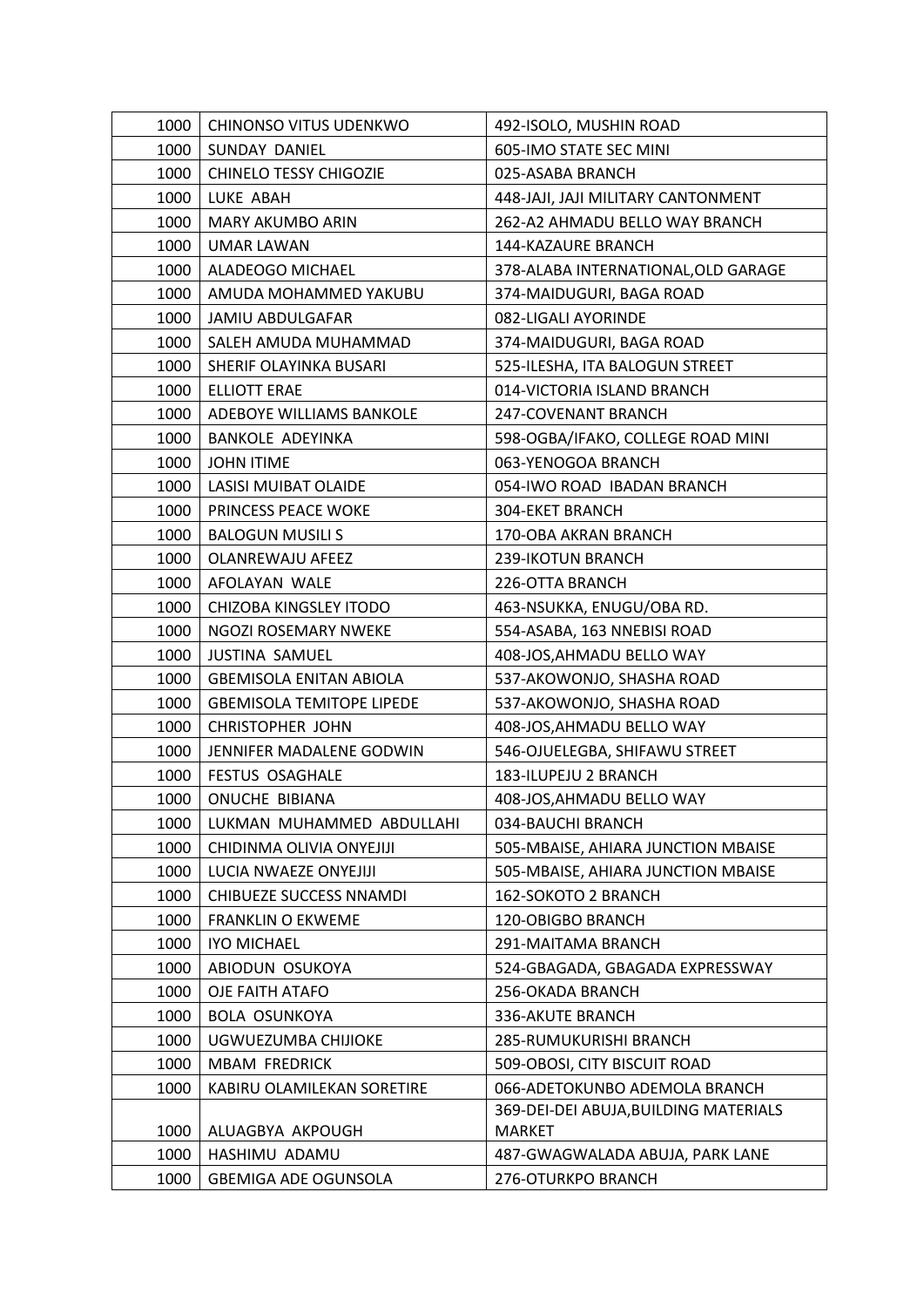| 1000         | CHIBUZO VALENTINE OGAMBA                                    | 365-APAPA WHARF RD.                              |
|--------------|-------------------------------------------------------------|--------------------------------------------------|
| 1000         | AMINAT BISOLA ALIMI                                         | 284-CHALLENGE BRANCH                             |
| 1000         | MAHAMOODA YOUNG ISMA                                        | 305-AUCHI BRANCH                                 |
| 1000         | COMFORT OLUWABUKOLA ODEWABI                                 | 211-ABULE-EGBA BRANCH                            |
| 1000         | YUSUF OLADIPUPO SULAMON                                     | 560-MAFOLUKU, INTL AIRPORT ROAD                  |
| 1000         | <b>TOCHUKWU FRANCIS EJIOFOR</b>                             | 324-OGIDI BRANCH                                 |
| 1000         | DURU PRINCE ONYERIBE                                        | 485-OBIGBO PH, LOCATION ROAD                     |
| 1000         | <b>INNOCENT UDEH</b>                                        | 382-TRADE FAIR COMPLEX, ASPAMDA HALL 2           |
| 1000         | SEKINAT.I.OLAWUNMI                                          | 004-AGUDA BRANCH                                 |
| 1000         | ADEYEMI ADENIYI S.                                          | 239-IKOTUN BRANCH                                |
| 1000         | JERRY KALU                                                  | 534-OWERRINTA, KM 3 UMUIKAA/OWERRI RD            |
| 1000         | <b>BAMIGBALA AMOS OLUGBENGA</b>                             | 054-IWO ROAD IBADAN BRANCH                       |
| 1000         | OLALEYE SAMUEL OLUDARE                                      | 612-IYANA IPAJA MINI                             |
| 1000         | <b>OYEDEJI SULAIMAN</b>                                     | 019-DUGBE MARKET IBADAN BRANCH                   |
| 1000         | <b>IFEANYI SANE OHALE</b>                                   | 393-UMUAHIA, LIBRARY AVENUE                      |
| 1000         | CHIGOZIE CYNTHIA IWU                                        | 371-OWERRI, WAAST AVENUE, IKENEGBU               |
| 1000         | COSMOS ODION OMOFONMA                                       | 090-SAPELE ROAD BRANCH                           |
| 1000         | DAMILOLA SEUN ODESANYA                                      | 539-ILE - IFE, LAGERE ROAD                       |
| 1000         | ONYEBUCHI OKEKEMA                                           | 488-ENUGU, AGBANI ROAD                           |
| 1000         | SALISU SALISU MUHAMMAD                                      | 570-BUK ROAD MINI                                |
| 1000         | HENRY OMO ODEH                                              | 090-SAPELE ROAD BRANCH                           |
| 1000         | SAHEED TIJANI                                               | 240-SOMOLU BRANCH                                |
| 1000         | HOSEA DOGNU MUSA                                            | 230-OJOTA BRANCH                                 |
| 1000         | ASUQUO ETIM                                                 | 304-EKET BRANCH                                  |
|              |                                                             | 369-DEI-DEI ABUJA, BUILDING MATERIALS            |
| 1000         | WAHAB ABDULRAMON AKANNI                                     | <b>MARKET</b>                                    |
| 1000         | SARAH OMOJAH UNEMI                                          | 096-DUTSE BRANCH                                 |
| 1000         | <b>MAUREEN OGEMDI NSUDE</b>                                 | 406-ONITSHA, SOKOTO RD.                          |
| 1000         | AMOO MORAKINYO WASIU                                        | 222-ILE IFE BRANCH                               |
| 1000         | ALABI AWANAT TEMILAD                                        | 437-LAGOS ISLAND, OKE-ARIN                       |
| 1000         | SAMUEL CHRISTIAN                                            | 430-GARKI ABUJA, AHMADU BELLO WAY                |
| 1000         | YAHAYA ABDULLAHI                                            | 477-ZARIA, KADUNA ROAD                           |
|              |                                                             | 359-ISOLO, ASA-AFARIOGUN STR, AJAO               |
| 1000         | ABDULLAHI TAIWO OLADIPO                                     | <b>ESTATE</b>                                    |
| 1000         | CHUKWUEMEKA SAMUEL IHEDIOHA                                 | 322-MINNA 2 BRANCH                               |
| 1000         | ONYEMA IKECHUKWU                                            | 491-WUSE II ABUJA, AMINU KANO CR                 |
| 1000         | <b>QUEEN JACOB AGAMENE</b>                                  | 567-ODUA MINI                                    |
| 1000         | NAJIB ABDULRAHMAN SALISU                                    | 233-DAURA BRANCH                                 |
| 1000         | OLUDARE ABAYOMI SUNDAY                                      | 151-IKORODU 2 BRANCH                             |
|              |                                                             | 232-NNAMDI AZIKWE STREET IDUMOTA                 |
| 1000<br>1000 | <b>GBENGA DAMILARE OTUSHOGA</b><br><b>BENARD ENE EVELYN</b> | <b>BRANCH</b><br>441-LOKOJA MURTALA MUHAMMED WAY |
|              | HASSAN KAMAL                                                |                                                  |
| 1000<br>1000 | ALIYU MUHAMMAD                                              | 591-DAWANUA MINI<br>328-SINGER MARKET BRANCH     |
|              |                                                             |                                                  |
| 1000         | BECKY AHEMEN MZUUGHA                                        | 177-GBOKO BRANCH                                 |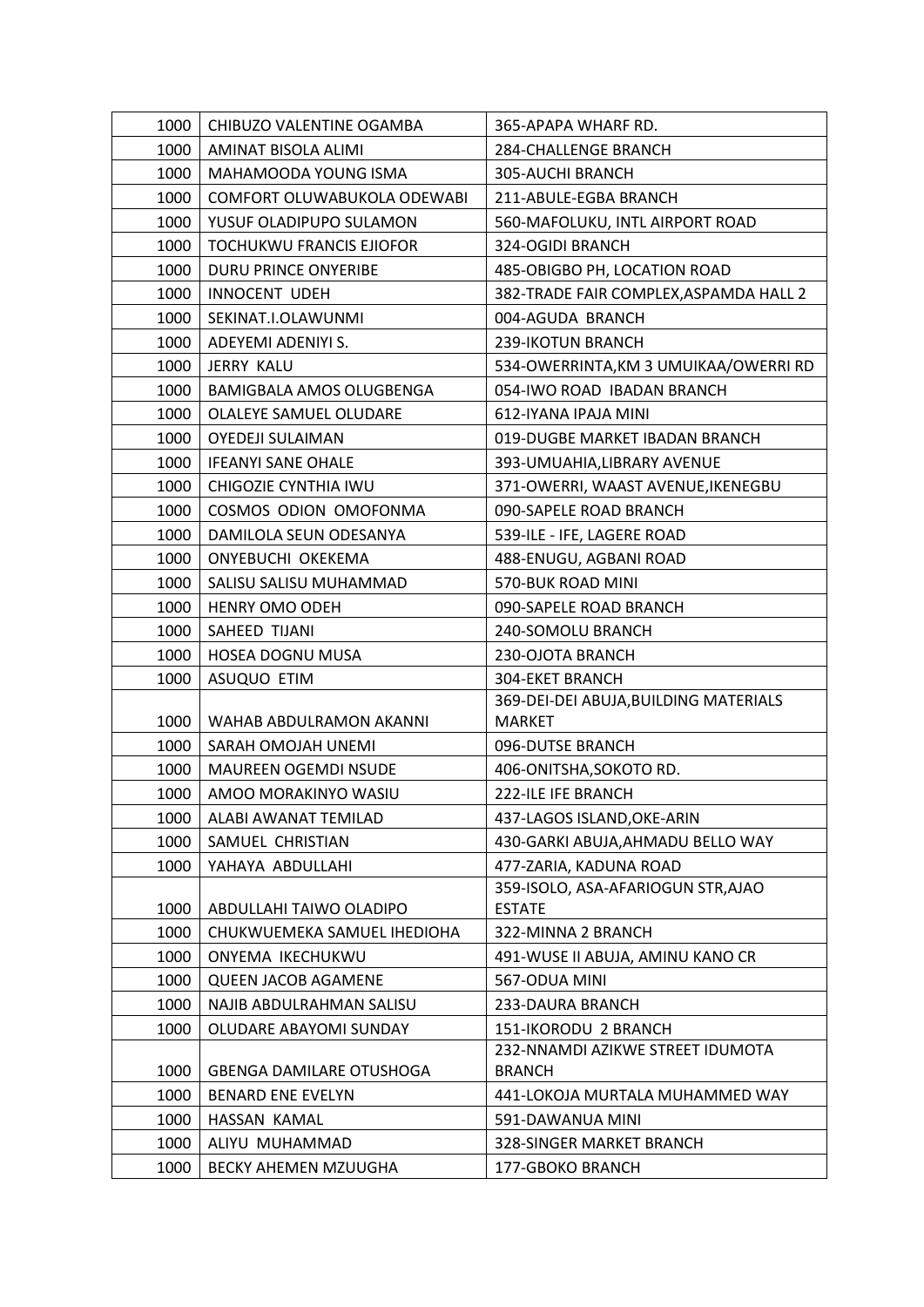| 1000 | BUSAYO TOBILOBA OYEWUNMI          | 015-ONIKAN BRANCH                    |
|------|-----------------------------------|--------------------------------------|
| 1000 | ATUNGO FYANKA                     | 177-GBOKO BRANCH                     |
| 1000 | <b>BABATUNDE OLAYEMI ELELU</b>    | 528-WARRI, UDU ROAD                  |
| 1000 | <b>GRACE SOMTOCHUKWU NKEMELUM</b> | 577-FUTO MINI                        |
| 1000 | NWANJOKU AMECHI                   | 380-FED. SEC. ABJ MINI               |
| 1000 | OKEY ANTHONY EDOZIE               | 115-NEW MARKET ROAD BRANCH           |
| 1000 | OLUWAKEMI MALTIDA ADEKANBI        | 261-LASU BRANCH                      |
| 1000 | CYNTHIA ADAOBI UMEH               | 523-ALAOJI, ABA - PORT HARCOURT ROAD |
| 1000 | <b>OBIALOR JOHN IFEANYI</b>       | 206-OPEBI BRANCH                     |
| 1000 | <b>ONYEKA IZOMOR</b>              | 191-AGBOR BRANCH                     |
| 1000 | <b>IFEANYI EMMANUEL EZEIGBO</b>   | 492-ISOLO, MUSHIN ROAD               |
| 1000 | KABIRU FARIYIBI SHODIYA           | 008-ALLEN AVENUE IKEJA BRANCH        |
| 1000 | ABIODUN OLUSANYA                  | 515-IJEBU ODE, 35 IBADAN ROAD        |
| 1000 | OSHO OLUWABUKAYO T                | 515-IJEBU ODE, 35 IBADAN ROAD        |
| 1000 | ETIM BEN ENEMINYI                 | 023-WARRI BRANCH                     |
| 1000 | CHUKWU OBINNA                     | 271-SAGAMU BRANCH                    |
| 1000 | OGUNSANYA MUFUTAU A               | 248-AYOBO BRANCH                     |
| 1000 | UGBAH NKECHI LILIAN               | 076-AWKA 2 BRANCH                    |
| 1000 | ABIDAKUN TAOFEEK AKANBI           | 612-IYANA IPAJA MINI                 |
| 1000 | MOGAJI BUKOLA AGNES               | 038-ADO-EKITI                        |
| 1000 | OLUWADAMILARE OPADIJO             | 024-OLU OBASANJO BRANCH              |
| 1000 | <b>EZIKE EKENE EMMANUEL</b>       | 503-ENUGU, COAL CAMP MISSION AVENUE  |
| 1000 | SANUSI OCHEJA SALIFU              | 430-GARKI ABUJA, AHMADU BELLO WAY    |
| 1000 | <b>JOHN BJOHNS</b>                | <b>165-DAMATURU BRANCH</b>           |
| 1000 | AWELE JENNIFER ETIAKA             | 455-BIRNIN KEBBI, SANI ABACHA WAY    |
| 1000 | ETIAKA AWELE JENNIFER             | 025-ASABA BRANCH                     |
| 1000 | CHINOSO NJOKU                     | 172-TEXTILE MILL ROAD BRANCH         |
| 1000 | <b>CHRISTIANA IGBOKWE</b>         | 172-TEXTILE MILL ROAD BRANCH         |
| 1000 | <b>BWALA HASSAN AMADU</b>         | 035-MAIDUGURI                        |
| 1000 | <b>HABEEB KEHINDE</b>             | 572-ALUMINIUM VILLAGE MINI           |
| 1000 | YUSUF ANCHE PETER                 | 285-RUMUKURISHI BRANCH               |
| 1000 | ONADOKUN ADEKUNLE OL              | 185-OGBOMOSO BRANCH                  |
| 1000 | WALIU ADEGBOYE                    | 562-LEKKI PHASE I, ADMIRALTY WAY     |
| 1000 | PHILIP ACHADA DADA                | 009-AMINU KANO ABUJA BRANCH          |
| 1000 | OGHENEKARO HITLER                 | 558-UGHELLI, MARKET ROAD             |
| 1000 | UMAR A. SHEKARAU                  | 288-BAYERO UNIVERSITY BRANCH         |
| 1000 | MAIASERNAL ABUBAKAR ISAH          | 057-KATSINA BRANCH                   |
| 1000 | <b>VINCENT FRANCIS</b>            | 558-UGHELLI, MARKET ROAD             |
| 1000 | CHIMEKE IKEAGWU                   | 147-CALABAR 1                        |
| 1000 | JANE OSUNG AKANAM                 | 566-ABA ROAD MINI                    |
| 1000 | PROMISE ASONYE                    | 020-ABA BRANCH                       |
| 1000 | SESUGH SUNDAY AYUA                | 426-KEFFI, ABUBAKAR BURGA STR.       |
| 1000 | LINUS USEN UDO                    | 141-WOJI BRANCH                      |
| 1000 | ANTHONIA ETAIGHO                  | 558-UGHELLI, MARKET ROAD             |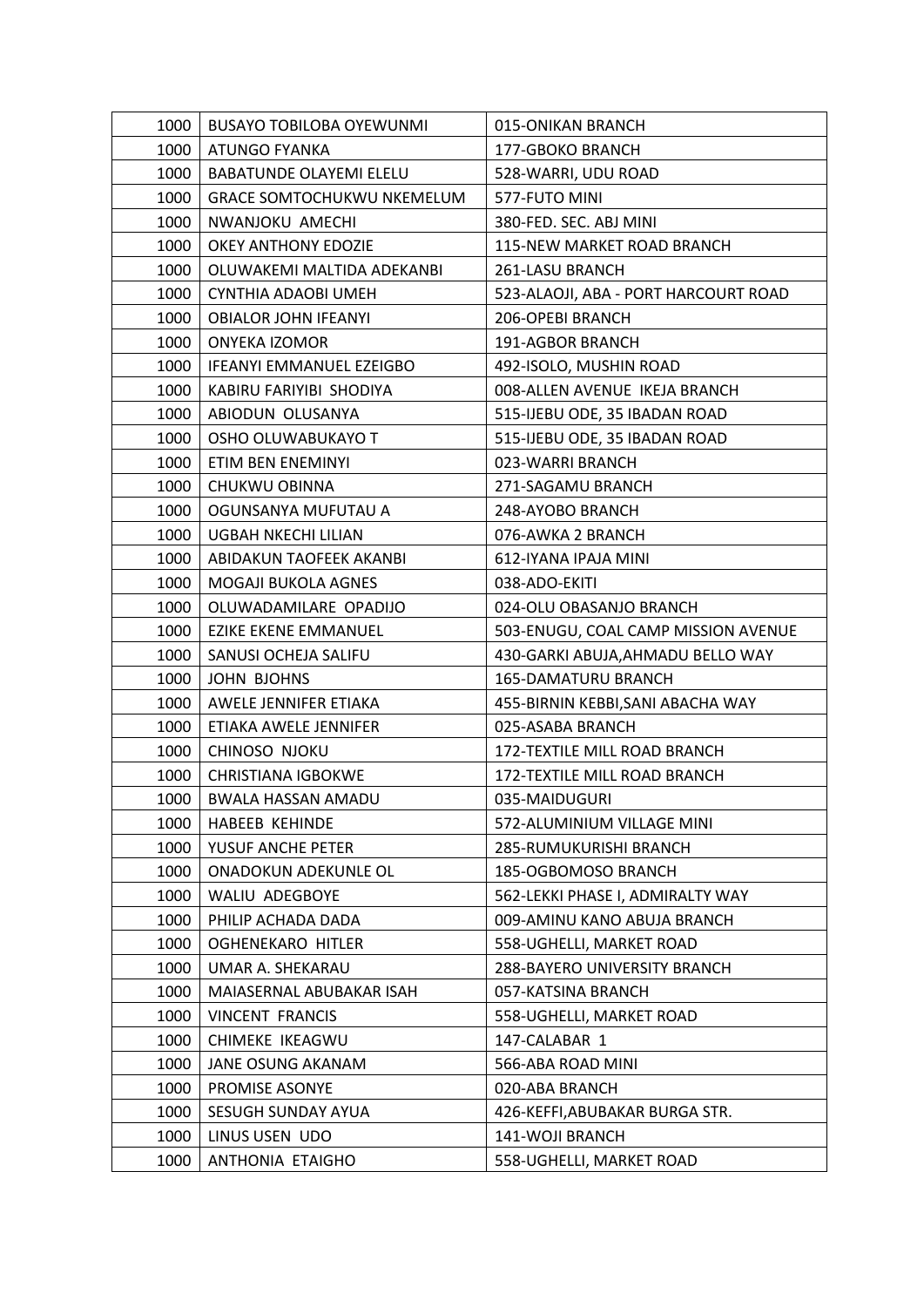| 1000 | EMMANUEL OKON TOMMY                 | 566-ABA ROAD MINI                      |
|------|-------------------------------------|----------------------------------------|
| 1000 | ADEOGUN PETER A.                    | 037-ABEOKUTA BRANCH                    |
| 1000 | ANGELA IMAOBONG AKPAN               | 003-BROAD STREET BRANCH                |
| 1000 | TAIWO OMOTAYO SHOTONWA              | 384-ABEOKUTA, UACN COMPLEX IBARA       |
| 1000 | ABIODUN ISMAHIL ALOBA               | 321-DOPEMU BRANCH                      |
| 1000 | OKOROAFOR KALU S.                   | 067-ASPAMDA BRANCH                     |
| 1000 | SEDAGOJI TOPE SAMUEL                | 102-AGBARA BRANCH                      |
| 1000 | OGUNJEMILUA GBENGA                  | 008-ALLEN AVENUE IKEJA BRANCH          |
| 1000 | PETER OBIORAH OFORMA                | <b>187-STOCK EXCHANGE</b>              |
| 1000 | <b>OKONYIA ERNEST</b>               | 214-KACHIA ROAD KADUNA                 |
| 1000 | CELESTINE IFEANYI NWANKWO           | 412-ONITSHA, IWEKA ROAD                |
| 1000 | OLADELE MOTUNRAYO ELIZABETH         | 367-KADUNA,1 KACHIA RD.                |
| 1000 | FULFILMENT OLANIYI SAMUEL           | 120-OBIGBO BRANCH                      |
| 1000 | <b>IBRAHIM IDRISA</b>               | 449-MUBI, MOHAMMED BELLO WAY           |
| 1000 | MACHAEL IJUDIGAL                    | 539-ILE - IFE, LAGERE ROAD             |
| 1000 | YUSUF DAHIRU                        | 323-BIU BRANCH                         |
| 1000 | ALI MOHAMMED                        | 323-BIU BRANCH                         |
| 1000 | AHMED BABATUNDE IBRAHIM             | 211-ABULE-EGBA BRANCH                  |
| 1000 | SHADIA OMOBOLANLE YINUSA            | 549-BADAGRY, JOSEPH DOSU ROAD          |
| 1000 | OLUWAFEMI EMMANUEL ABIODUN          | 197-LEKKI 1 BRANCH                     |
| 1000 | <b>EBUBE CHRISTIAN OKEKE</b>        | 137-AWKA BRANCH 1                      |
| 1000 | MICHAEL CHIEMELIE OKEKE             | 076-AWKA 2 BRANCH                      |
| 1000 | DIVINEFAVOUR PIUS REGINALD          | <b>286-UNIPORT BRANCH</b>              |
| 1000 | <b>FREDRICK OGBONNAYA OKORONKWO</b> | 372-ENUGU, GARDEN AVENUE               |
| 1000 | IKHAZUAGBE EHIJIE INOBEMHE          | 458-BENIN, SAPELE RD.                  |
| 1000 | CHRISTIAN CHUKWUEBUKA OMEOGO        | 541-PH, OLU OBASANJO WAY               |
| 1000 | CHINEDU CHRISTIAN NWAMBAM           | 510-ENUGU, PRESIDENTIAL ROAD           |
| 1000 | ANIBI FATAI ADEYEMI                 | 378-ALABA INTERNATIONAL, OLD GARAGE    |
| 1000 | <b>ENDURANCE IDOGHOR</b>            | 459-BENIN, UGBOWO RD.                  |
| 1000 | OGOMIGO SAMUEL MACUS                | 572-ALUMINIUM VILLAGE MINI             |
| 1000 | MAKANJUOLA EMMANUEL                 | 515-IJEBU ODE, 35 IBADAN ROAD          |
| 1000 | JELILI OMOLAJA SURAJU               | 151-IKORODU 2 BRANCH                   |
| 1000 | MICHEAL OBONYI AJAH                 | 017-AKURE BRANCH                       |
| 1000 | MUIDEEN AKANDE TIJANI               | 142-ALAGBADO BRANCH                    |
| 1000 | <b>JOHNSON ROLAND</b>               | 389-ABAKALIKI, OGOJA RD.               |
| 1000 | BOLAJI OLUWASEUN OLOKO              | <b>269-BODE THOMAS BRANCH</b>          |
| 1000 | AKINRULI AYOBAMI                    | 155-ONDO BRANCH                        |
|      |                                     | 418-NYANYA ABUJA, OPP. NYANYA SHOPPING |
| 1000 | <b>WILLIAMS MOSES</b>               | <b>COMPLEX</b>                         |
| 1000 | CHIZOBA CHUKWUKERE                  | 110-ADEOLA ODEKU BRANCH                |
| 1000 | AKIN ASHIMOLOWO ANTHONY             | 498-GWARINPA ABUJA, 1ST AVENUE         |
| 1000 | MAVWE JOY MUKORO                    | 234-DECO ROAD BRANCH                   |
| 1000 | USMAN ABUDULAMID                    | 133-ADEOLA HOPEWELL BRANCH             |
| 1000 | SALEH ABUBAKAR                      | 542-CALABAR, NDIDEM USANGLSO ROAD      |
| 1000 | <b>BUKOLA TOYOSI FAGBENRO</b>       | 553-SURULERE, ENITAN STREET AGUDA      |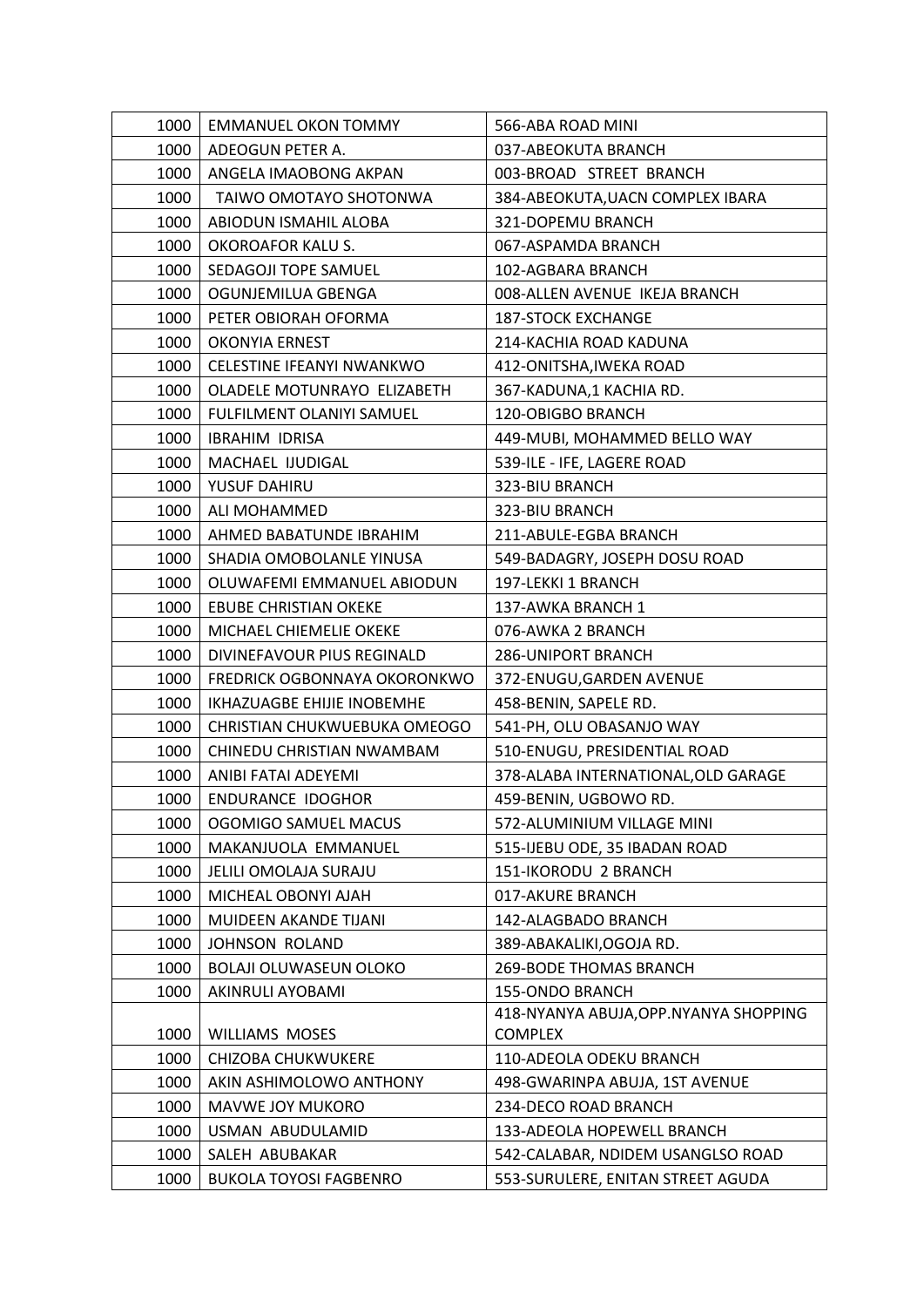| 1000 | NWANGWU NGOZI                   | 285-RUMUKURISHI BRANCH            |
|------|---------------------------------|-----------------------------------|
| 1000 | EZEKIEL ILEGBEJIE               | 511-AGBOR, OLD LAGOS - ASABA ROAD |
| 1000 | MAYOWA DANIEL FADIPE            | 175-BODIJA BRANCH 2               |
| 1000 | MARVELLOUS ILEGBEJIE            | 511-AGBOR, OLD LAGOS - ASABA ROAD |
| 1000 | <b>SURURAT ABOLORE BANIRE</b>   | 299-SAKA TINUBU BRANCH            |
| 1000 | DAVID BAYONLE OJO               | 300-LAWANSON BRANCH               |
| 1000 | ABDULMUMUNI YAKUBU              | <b>165-DAMATURU BRANCH</b>        |
| 1000 | AYOOLA OLUWATOBI ADEGBENRO      | 142-ALAGBADO BRANCH               |
| 1000 | PROMISE ONWUGHARAM              | <b>307-NEKEDE BRANCH</b>          |
| 1000 | ZUGUMNAN PETER MAKAN            | 027-GOMBE BRANCH                  |
| 1000 | <b>CHISOM CHIJIOKE</b>          | 504-IDIMU, IDIMU ROAD IKOTUN      |
| 1000 | OLUWAKEMI YETUNDE OJO           | 300-LAWANSON BRANCH               |
| 1000 | ALIYU MOHAMMED                  | 444-GOMBE, BIU RD                 |
| 1000 | CHUKWUKEZIE CHRISTIAN IKENNA    | 587-TEJUOSHO MINI                 |
| 1000 | SEKONI MARY BOLUWATIFE          | 425-BUKURU, OLD JOS RD.           |
| 1000 | AGBO LAZARUS OGADI              | <b>520-OKIGWE BRANCH</b>          |
| 1000 | DAVID ADETUNJI ADEBAYO          | 038-ADO-EKITI                     |
| 1000 | IFEANYI EMMANUEL OGADI          | <b>520-OKIGWE BRANCH</b>          |
| 1000 | OYINDAMOLA TEMITO SOLESI        | 486-SAGAMU, AKARIGBO STREET       |
| 1000 | UNWANA GANIA NDOBO              | 527-60, IKOT EKPENE ROAD          |
| 1000 | CHIKERE MICHAEL CHIBUIKE        | 476-OWERRI WETHERAL ROAD BRANCH   |
| 1000 | ADETONA, TAJUDEEB2180           | 106-WUSE MARKET BRANCH            |
| 1000 | <b>KUNETE HANSON YEBEI</b>      | 009-AMINU KANO ABUJA BRANCH       |
| 1000 | musbau atere                    | 396-ILORIN, IBRAHIM TAIWO RD.     |
| 1000 | OLAREWAJU KEHINDE BABATUNDE     | 039-ILORIN BRANCH                 |
| 1000 | EDNA CHINYERE ANOKWU            | 086-NATIONAL ASSEMBLY BRANCH      |
| 1000 | MURITALA MUIDEEN A              | 184-OJOO BRANCH                   |
| 1000 | MUONEKE ONYINYE VIRGINIA        | 273-MUSHIN BRANCH                 |
| 1000 | <b>KENNETH OSAGI OSARENKHOE</b> | 517-BENIN-AGBOR RD. BRANCH        |
| 1000 | CHIOMA CHRISTABEL CHIEJELE      | 030-BENIN BRANCH                  |
| 1000 | WALIYAT ODUNOLA OBASE           | 167-OYO BRANCH                    |
| 1000 | SALAWUDEEN WAHEED TUNDE         | 445-OSHOGBO, GBONGAN-IBADAN ROAD  |
| 1000 | SARUMI OLUSEGUN SAMUEL          | 020-ABA BRANCH                    |
| 1000 | <b>ISAAC FELIX AGBONG</b>       | 607-IKOTA MINI                    |
| 1000 | OKWUDIRI AMOS NWANCHOR          | 107-RUMUOKORO BRANCH              |
| 1000 | OGEDE JOSEPH LUKPATA            | 240-SOMOLU BRANCH                 |
| 1000 | FIDELIS IGBANG ILOM             | 229-OGOJA BRANCH                  |
| 1000 | AKEEM ADENIYI OLAYIWOLA         | 239-IKOTUN BRANCH                 |
| 1000 | CHINENYE SABINUS MMADU          | 303-IKOKWU BRANCH                 |
| 1000 | AJIBADE ISAAC OLUREMI           | 546-OJUELEGBA, SHIFAWU STREET     |
| 1000 | PRECIOUS ALEX ONU               | 031-BIRNIN KEBBI BRANCH           |
| 1000 | STANLEY C N AMADI               | 364-PH, 222 IKWERRE ROAD          |
| 1000 | CHINENYE SABINUS MMADU          | 541-PH, OLU OBASANJO WAY          |
| 1000 | SEUN OLADOSU ADEOYE             | 054-IWO ROAD IBADAN BRANCH        |